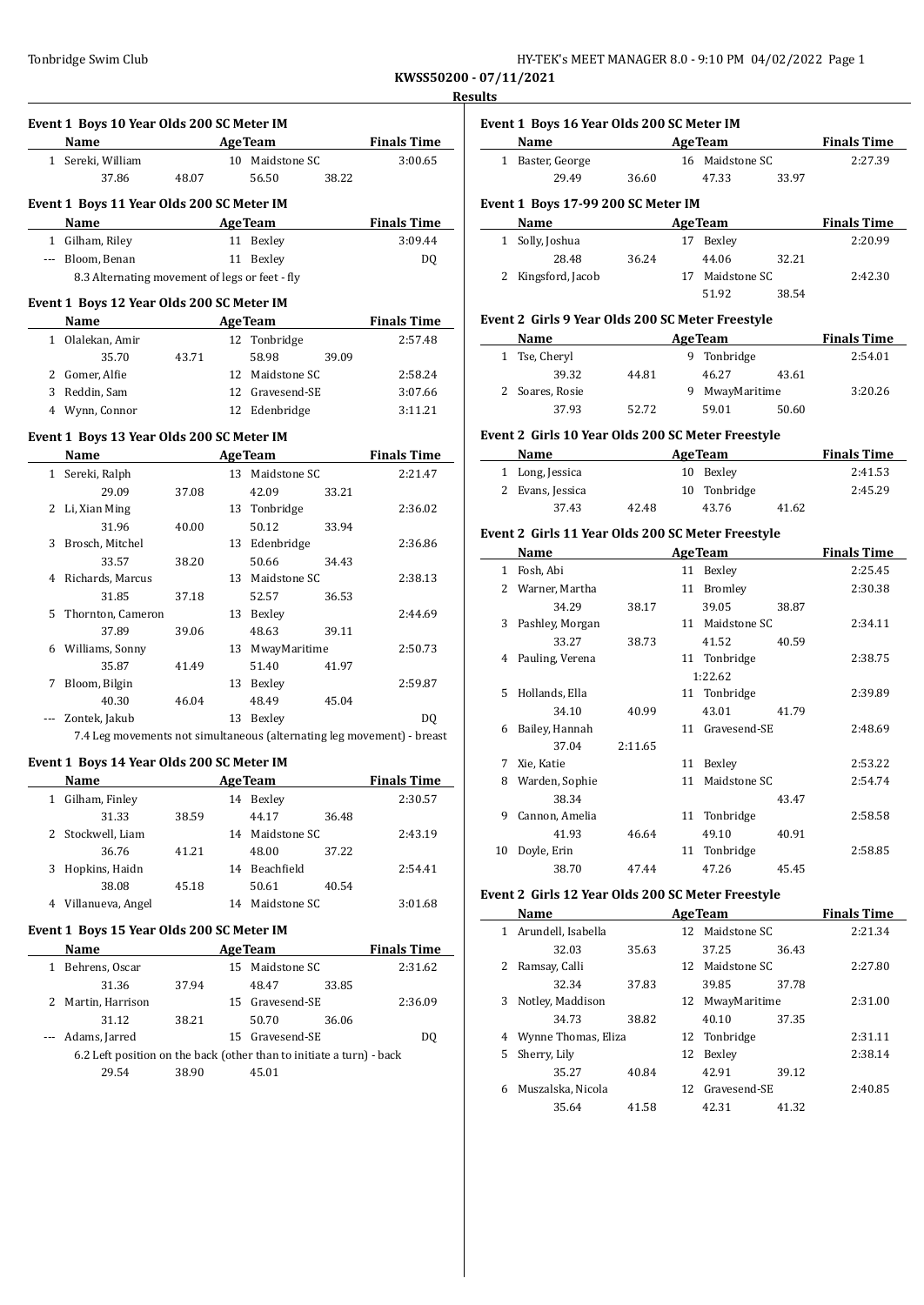| HY-TEK's MEET MANAGER 8.0 - 9:10 PM 04/02/2022 Page 2 |  |
|-------------------------------------------------------|--|
|-------------------------------------------------------|--|

6 Marsh, Tarryn 15 Beachfield 2:38.51

**KWSS50200 - 07/11/2021 Results**

### **(Event 2 Girls 12 Year Olds 200 SC Meter Freestyle)**

|    | Name              |       |     | <b>AgeTeam</b>  |       | <b>Finals Time</b> |
|----|-------------------|-------|-----|-----------------|-------|--------------------|
|    | 7 Ward, Sophie    |       |     | 12 Bexley       |       | 2:46.22            |
|    | 37.04             | 42.93 |     | 44.63           | 41.62 |                    |
| 8  | Ademefun, Derin   |       | 12  | Maidstone SC    |       | 2:47.61            |
|    |                   |       |     | 47.48           | 42.17 |                    |
| 9  | Clouston, Breanne |       |     | 12 Tonbridge    |       | 2:50.87            |
|    | 39.66             | 44.02 |     | 44.87           | 42.32 |                    |
| 10 | Mahoney, Isla     |       | 12  | Bexley          |       | 3:00.89            |
|    | 39.92             | 46.11 |     | 47.84           | 47.02 |                    |
| 11 | Piszczek, Helena  |       | 12. | Maidstone SC    |       | 3:02.73            |
|    | 40.95             | 48.00 |     | 49.51           | 44.27 |                    |
| 12 | Thompson, Stella  |       |     | 12 Gravesend-SE |       | 3:04.88            |
|    | 42.31             | 48.25 |     | 48.88           | 45.44 |                    |
| 13 | Balzan, Emily     |       |     | 12 Gravesend-SE |       | 3:06.72            |
|    | 41.83             | 49.21 |     | 49.35           | 46.33 |                    |

#### **Event 2 Girls 13 Year Olds 200 SC Meter Freestyle**

|              | Name                 |       |    | <b>AgeTeam</b>  |       | <b>Finals Time</b> |
|--------------|----------------------|-------|----|-----------------|-------|--------------------|
| $\mathbf{1}$ | Irwin, Katharine     |       |    | 13 Maidstone SC |       | 2:21.68            |
|              | 32.75                | 36.56 |    | 36.93           | 35.44 |                    |
| 2            | Fosh, Jess           |       | 13 | Bexley          |       | 2:26.75            |
|              | 33.99                | 37.78 |    | 38.41           | 36.57 |                    |
| 3            | Chaza, Chenai        |       | 13 | Maidstone SC    |       | 2:27.34            |
|              | 33.68                | 37.69 |    | 38.13           | 37.84 |                    |
| 4            | Borooah, Rea         |       | 13 | Bexley          |       | 2:31.29            |
|              | 33.90                | 38.03 |    | 40.23           | 39.13 |                    |
| 5.           | Idowu, Florence      |       | 13 | Bexley          |       | 2:34.23            |
|              | 34.09                | 38.90 |    | 41.31           | 39.93 |                    |
| 6            | Denney, Polly        |       | 13 | Bexley          |       | 2:36.42            |
| 7            | Udupa, Spoorthi      |       | 13 | Maidstone SC    |       | 2:50.36            |
|              | 36.78                | 45.00 |    | 44.92           | 43.66 |                    |
| 8            | Villanueva, Catalina |       | 13 | Maidstone SC    |       | 2:50.65            |
|              | 37.05                | 43.13 |    | 44.99           | 45.48 |                    |
|              |                      |       |    |                 |       |                    |

### **Event 2 Girls 14 Year Olds 200 SC Meter Freestyle**

|   | Name            |       |    | <b>AgeTeam</b> |       | <b>Finals Time</b> |
|---|-----------------|-------|----|----------------|-------|--------------------|
| 1 | Atkinson, Emily |       | 14 | Bexley         |       | 2:22.60            |
|   | 32.59           | 35.92 |    | 37.07          | 37.02 |                    |
| 2 | Gore, Lyanna    |       | 14 | Larkfield      |       | 2:24.46            |
|   | 33.09           | 36.48 |    | 38.33          | 36.56 |                    |
| 3 | Humphreys, Ruby |       | 14 | Maidstone SC   |       | 2:31.07            |
|   | 33.89           | 38.41 |    | 39.82          | 38.95 |                    |
| 4 | Sams. Martha    |       | 14 | Tonbridge      |       | 2:38.64            |
|   |                 |       |    |                | 39.45 |                    |
| 5 | Beadle, Ellie   |       | 14 | Bexley         |       | 2:42.75            |
|   | 37.03           | 40.96 |    | 43.05          | 41.71 |                    |

## **Event 2 Girls 15 Year Olds 200 SC Meter Freestyle**

 $\overline{a}$ 

|    | Name                    |         |     | <b>AgeTeam</b> |       | <b>Finals Time</b> |
|----|-------------------------|---------|-----|----------------|-------|--------------------|
|    | Richards, Isabella      |         | 15  | Bexley         |       | 2:25.35            |
|    | 32.71                   | 36.59   |     | 38.03          | 38.02 |                    |
|    | Shibli, Hannah          |         | 15  | Larkfield      |       | 2:25.99            |
|    | 33.78                   | 36.91   |     | 38.16          | 37.14 |                    |
| 3  | Kirkby, Phoebe          |         |     | 15 Tonbridge   |       | 2:26.44            |
| 4  | Moerman, Kayla          |         | 15. | Beachfield     |       | 2:26.96            |
| 5. | Eichler-Gregory, Anezka |         | 15. | Maidstone SC   |       | 2:28.17            |
|    | 31.04                   | 1:57.13 |     |                |       |                    |

|   | 36.77                                             | 41.12 | 41.21           | 39.41                        |                                                  |
|---|---------------------------------------------------|-------|-----------------|------------------------------|--------------------------------------------------|
|   | Event 2 Girls 16 Year Olds 200 SC Meter Freestyle |       |                 |                              |                                                  |
|   | Name                                              |       |                 |                              | <b>Example 2 Age Team</b> Finals Time            |
|   | 1 Fosh, Isabelle                                  |       | 16 Bexley       |                              | 2:23.20                                          |
|   | 33.19                                             | 36.76 | 37.19           | 36.06                        |                                                  |
|   | Event 2 Girls 17-99 200 SC Meter Freestyle        |       |                 |                              |                                                  |
|   | <b>Name</b>                                       |       |                 |                              | <b>Example 2 Age Team Property 2 Finals Time</b> |
|   | 1 Warrington, Callie                              |       | 21 Tonbridge    |                              | 2:19.14                                          |
|   | 32.33                                             |       |                 | 34.13                        |                                                  |
|   | 2 Skelton, Agatha                                 |       | 18 Maidstone SC |                              | 2:19.67                                          |
| 3 | Dolman, Grace                                     |       | 17 Beachfield   |                              | 2:22.15                                          |
|   |                                                   |       | 1:13.07         |                              |                                                  |
|   | 4 Phillips, Rebecca                               |       | 17 Maidstone SC |                              | 2:22.65                                          |
|   | 33.08                                             | 36.33 | 37.47           | 35.77                        |                                                  |
|   | 5 Clouston, Megan                                 |       | 18 Tonbridge    |                              | 2:35.95                                          |
|   | 35.37                                             | 38.88 | 40.68           | 41.02                        |                                                  |
|   | 6 Farr, Beth                                      |       | 17 Beachfield   |                              | 2:55.14                                          |
|   | 39.85                                             | 45.10 | 46.23           | 43.96                        |                                                  |
|   | Event 3 Boys 9 Year Olds 50 SC Meter Backstroke   |       |                 |                              |                                                  |
|   | <b>Name</b>                                       |       |                 |                              | <b>Example 2 AgeTeam Example 2 Finals Time</b>   |
|   | 1 Kershaw, Dexter                                 |       | 9 Tonbridge     |                              | 52.53                                            |
|   | 2 Cepukavicius, Elias                             |       | 9 Beachfield    |                              | 1:05.63                                          |
|   | Event 3 Boys 10 Year Olds 50 SC Meter Backstroke  |       |                 |                              |                                                  |
|   | Name                                              |       |                 | <b>Example 2018 Age Team</b> | <b>Finals Time</b>                               |
|   | 1 Borooah, Jai                                    |       | 10 Bexley       |                              | 41.36                                            |
|   | 2 Carr, Oliver                                    |       | 10 Maidstone SC |                              | 41.89                                            |
|   | 3 Rankine, James                                  |       | 10 Bexley       |                              | 46.38                                            |
|   | 4 Waterton, Dominic                               |       | 10 Tonbridge    |                              | 50.72                                            |
|   | 5 Loftus, Nikolaos                                |       | 10 Bexley       |                              | 51.16                                            |
|   | 6 Clayton, Jacob                                  |       | 10 Beachfield   |                              | 56.28                                            |
| 7 | Holton, Zack                                      |       | 10 Beachfield   |                              | 58.27                                            |

### **Event 3 Boys 11 Year Olds 50 SC Meter Backstroke**

6.4 Not on back when leaving the wall

|    | Name             |    | <b>AgeTeam</b> | <b>Finals Time</b> |
|----|------------------|----|----------------|--------------------|
| 1  | Dada, Lanre      | 11 | Maidstone SC   | 37.49              |
| 2  | Inglis, Zachary  | 11 | Bexley         | 38.81              |
| 3  | Beckwith, Oliver | 11 | MwayMaritime   | 38.99              |
| 4  | Lloyd, Benjamin  | 11 | Maidstone SC   | 40.50              |
| 5. | Gilham, Riley    | 11 | Bexley         | 40.68              |
| 6  | Bloom. Benan     | 11 | Bexley         | 42.41              |
| 7  | Anderson, Archie | 11 | Beachfield     | 44.05              |
| 8  | Davies, Ruben    | 11 | MwayMaritime   | 46.07              |
| 9  | Wilford, Harry   | 11 | Bexley         | 48.41              |
| 10 | Voron, Taras     | 11 | Bexley         | 49.78              |
| 11 | Macklin, Alex    | 11 | Bexley         | 51.01              |
| 12 | Beadle, Reece    | 11 | Bexley         | 55.48              |
| 13 | Varney, Zachary  | 11 | Bexley         | 58.38              |

--- Laber, Edward 10 Bexley DQ

#### **Event 3 Boys 12 Year Olds 50 SC Meter Backstroke**

 $\frac{1}{1}$ 

| Name             | <b>AgeTeam</b>  | <b>Finals Time</b> |
|------------------|-----------------|--------------------|
| 1 Harmer. Seb    | 12 Maidstone SC | 34.59              |
| 2 Olalekan, Amir | 12 Tonbridge    | 34.96              |
| 3 Gomer, Alfie   | 12 Maidstone SC | 37.14              |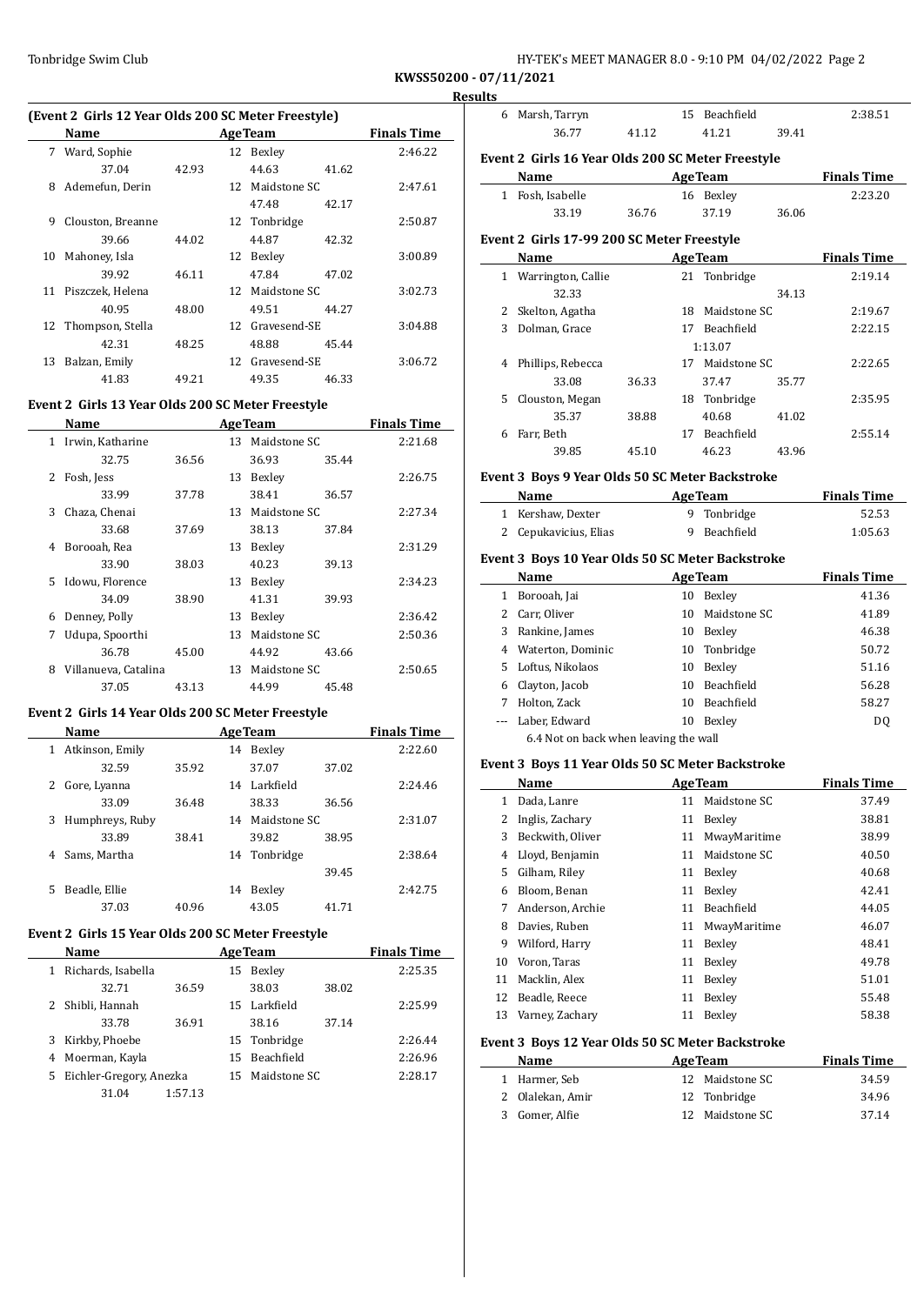### Tonbridge Swim Club **HY-TEK's MEET MANAGER 8.0 - 9:10 PM 04/02/2022** Page 3

**KWSS50200 - 07/11/2021 Results**

 $\overline{\phantom{a}}$ 

 $\overline{\phantom{a}}$ 

|    | (Event 3 Boys 12 Year Olds 50 SC Meter Backstroke) |    |                 |                    |
|----|----------------------------------------------------|----|-----------------|--------------------|
|    | Name                                               |    | <b>AgeTeam</b>  | <b>Finals Time</b> |
| 4  | Holden, William                                    | 12 | Bexley          | 38.16              |
| 5. | Sloan, Joseph                                      |    | 12 Maidstone SC | 38.81              |
| 6  | Reddin, Sam                                        |    | 12 Gravesend-SE | 40.10              |
|    | Wynn, Connor                                       |    | 12 Edenbridge   | 40.36              |
| 8  | Hodge, Jack                                        | 12 | Bexley          | 41.65              |
| 9  | Dobrzaniecki, Philip                               |    | 12 Gravesend-SE | 43.36              |
| 10 | Jinka, Ritadyumna                                  | 12 | Bexley          | 47.83              |
|    | Dunstan, Charles                                   |    | 12 Tonbridge    | DO                 |
|    | 4.4 Start before starting signal                   |    |                 |                    |

### **Event 3 Boys 13 Year Olds 50 SC Meter Backstroke**

|    | Name              |    | <b>AgeTeam</b>    | <b>Finals Time</b> |
|----|-------------------|----|-------------------|--------------------|
| 1  | Richards, Marcus  | 13 | Maidstone SC      | 31.17              |
| 2  | Harding, Daniel   | 13 | Larkfield         | 33.52              |
| 3  | Williams, Sonny   | 13 | MwayMaritime      | 34.95              |
| 4  | Szilagyi, David   | 13 | Bexley            | 36.03              |
| 5  | Thornton, Cameron | 13 | Bexley            | 36.13              |
| 6  | Baster, Harry     | 13 | Maidstone SC      | 36.42              |
| 7  | Javasinghe, Leo   | 13 | Bexley            | 36.58              |
| 8  | Hart, Daniel      | 13 | Larkfield         | 39.29              |
| 9  | Yakovlev, Sasha   |    | 13 Tonbridge      | 40.88              |
| 10 | Zontek, Jakub     | 13 | Bexley            | 40.98              |
| 11 | Newbury, Ethan    | 13 | <b>Beachfield</b> | 45.35              |
| 12 | Marsh, Jack       | 13 | Beachfield        | 46.50              |

### **Event 3 Boys 14 Year Olds 50 SC Meter Backstroke**

|    | Name              |    | <b>AgeTeam</b> | <b>Finals Time</b> |
|----|-------------------|----|----------------|--------------------|
|    | Gilham, Finley    | 14 | Bexley         | 33.15              |
|    | Cosgrave, Ruari   | 14 | MwayMaritime   | 33.45              |
|    | Isaacs, Harri     | 14 | MwayMaritime   | 34.00              |
| 4  | Stockwell, Liam   | 14 | Maidstone SC   | 34.23              |
| 5. | Masaryk, Adam     | 14 | MwayMaritime   | 36.14              |
| 6  | Villanueva, Angel | 14 | Maidstone SC   | 36.96              |
|    | Enache, Justin    | 14 | Maidstone SC   | 37.89              |
| 8  | Hopkins, Haidn    | 14 | Beachfield     | 37.94              |
|    | Brown, Jack       |    | 14 Larkfield   | DO                 |
|    |                   |    |                |                    |

6.4 Single or double simultaneous arm pull used to initiate turn not perforn

### **Event 3 Boys 15 Year Olds 50 SC Meter Backstroke**

| Name<br><b>AgeTeam</b><br>Treadwell, Theo<br>15 Bexley<br>$\mathbf{1}$ | <b>Finals Time</b><br>30.99<br>31.85 |
|------------------------------------------------------------------------|--------------------------------------|
|                                                                        |                                      |
|                                                                        |                                      |
| Maidstone SC<br>Behrens, Oscar<br>15<br>2                              |                                      |
| Event 3 Boys 16 Year Olds 50 SC Meter Backstroke                       |                                      |
| Name<br><b>AgeTeam</b>                                                 | <b>Finals Time</b>                   |
| 16 Maidstone SC<br>Baster, George<br>1                                 | 29.20                                |
| 16 Gravesend-SE<br>Long, James<br>2                                    | 30.84                                |
| Traube, Dominic<br>16 Larkfield<br>3                                   | 31.64                                |
| Hicks, Thomas<br>16 Maidstone SC<br>4                                  | 36.11                                |
| <b>Event 3 Boys 17-99 50 SC Meter Backstroke</b>                       |                                      |
| Name<br><b>AgeTeam</b>                                                 | <b>Finals Time</b>                   |
| Solly, Joshua<br>Bexley<br>17<br>$\mathbf{1}$                          | 30.13                                |
| Kingsford, Jacob<br>Maidstone SC<br>2<br>17                            | 32.19                                |
| Event 4 Girls 9 Year Olds 50 SC Meter Butterfly                        |                                      |
| <b>AgeTeam</b><br>Name                                                 | <b>Finals Time</b>                   |
| Tonbridge<br>Tse, Cheryl<br>9<br>1                                     | 43.62                                |

| เ๖ |                                                       |   |                   |       |
|----|-------------------------------------------------------|---|-------------------|-------|
|    | 2 Knorton, Grace                                      | 9 | Bexley            | 49.50 |
|    | Soares, Rosie                                         | 9 | MwayMaritime      | 49.92 |
| 4  | Jeffries, Nancy                                       | 9 | Bexley            | 55.34 |
|    | --- Owen, Isla                                        | 9 | Tonbridge         | DO.   |
|    | 8.3 Alternating movement of legs or feet              |   |                   |       |
|    | --- Moerman, Sharay                                   | 9 | <b>Beachfield</b> | DNF   |
|    | 10.2 A swimmer did not cover the whole distance - DNF |   |                   |       |

### **Event 4 Girls 10 Year Olds 50 SC Meter Butterfly**

|    | Name                                        |    | <b>AgeTeam</b>    | <b>Finals Time</b> |
|----|---------------------------------------------|----|-------------------|--------------------|
| 1  | Long, Jessica                               | 10 | Bexley            | 38.15              |
| 2  | Evans, Jessica                              | 10 | Tonbridge         | 41.29              |
| 3  | Ramsay, Ella                                | 10 | Maidstone SC      | 45.05              |
| 4  | Truong, Rosa                                | 10 | Maidstone SC      | 46.30              |
| 5. | Holland, Grace                              | 10 | Bexley            | 47.39              |
| 6  | Hynes, Penelope                             | 10 | Bexley            | 49.34              |
| 7  | Jeffries, Elsie                             | 10 | Bexley            | 50.14              |
| 8  | Cross, Emilia                               | 10 | Bexley            | 51.79              |
|    | Yedupati, Ishitha                           | 10 | Tonbridge         | DQ                 |
|    | 8.2 Arms not brought forward over the water |    |                   |                    |
|    | Newbury, Chloe                              | 10 | <b>Beachfield</b> | DO.                |
|    | 8.2 Arms not brought forward over the water |    |                   |                    |

#### **Event 4 Girls 11 Year Olds 50 SC Meter Butterfly**

|    | Name                                     |    | <b>AgeTeam</b> | <b>Finals Time</b> |
|----|------------------------------------------|----|----------------|--------------------|
| 1  | Pashley, Morgan                          | 11 | Maidstone SC   | 35.26              |
| 2  | Fosh, Abi                                | 11 | Bexley         | 35.68              |
| 3  | Warner, Martha                           | 11 | <b>Bromley</b> | 35.78              |
| 4  | Narkevic, Emilia                         | 11 | Maidstone SC   | 36.25              |
| 5  | Xie, Katie                               | 11 | Bexley         | 37.15              |
| 6  | Hollands, Ella                           | 11 | Tonbridge      | 38.39              |
| 7  | Warden, Sophie                           | 11 | Maidstone SC   | 42.35              |
| 8  | Smith, Isla                              | 11 | Bexley         | 42.74              |
| 9  | Hildebrandt, Sophia                      | 11 | Tonbridge      | 43.51              |
| 10 | Doyle, Erin                              | 11 | Tonbridge      | 44.53              |
| 11 | Cook, Lily-Emma                          | 11 | Tonbridge      | 45.03              |
| 12 | Bucksey, Lily                            | 11 | Bexley         | 55.54              |
|    | Dampier, Amelia                          | 11 | Bexley         | DQ                 |
|    | 8.3 Alternating movement of legs or feet |    |                |                    |
|    | Duncan, Ellen                            | 11 | Bexley         | DQ                 |
|    | 8.3 Alternating movement of legs or feet |    |                |                    |
|    | Hodsdon, Rebekah                         | 11 | Bexley         | DQ                 |
|    | 8.3 Alternating movement of legs or feet |    |                |                    |
|    | Hodsdon, Grace                           | 11 | Bexley         | DQ                 |
|    | 8.3 Alternating movement of legs or feet |    |                |                    |

#### **Event 4 Girls 12 Year Olds 50 SC Meter Butterfly**

|    | Name                   | <b>AgeTeam</b>  | <b>Finals Time</b> |
|----|------------------------|-----------------|--------------------|
| 1  | Smith, Amalie          | 12 Tonbridge    | 31.90              |
|    | Ramsay, Calli          | 12 Maidstone SC | 34.25              |
| 3  | Christopherson, Sienna | 12 Edenbridge   | 35.54              |
| 4  | Crook, Tabitha         | 12 Gravesend-SE | 35.64              |
| 5. | Muszalska. Nicola      | 12 Gravesend-SE | 35.97              |
| 6. | Ademefun, Derin        | 12 Maidstone SC | 35.99              |
| 7  | Knox, Yumi             | 12 Tonbridge    | 36.91              |
| 8  | Jenkins, Carmen        | 12 Maidstone SC | 39.88              |
| 9  | Baykun, Veronica       | 12 Beachfield   | 40.01              |
| 10 | Sherry, Lily           | 12 Bexley       | 40.37              |
| 11 | Parton, Elodie         | Tonbridge<br>12 | 40.99              |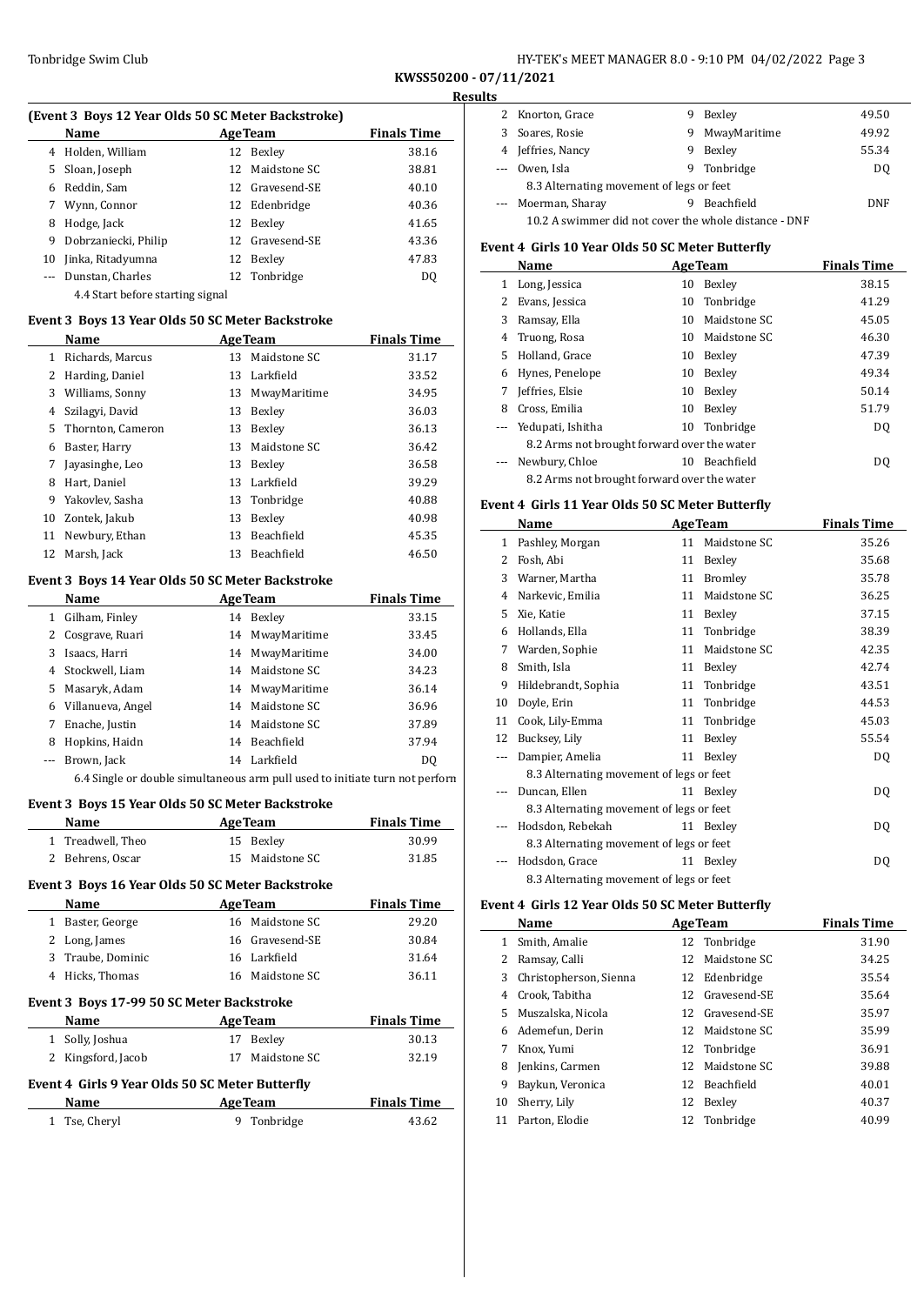### Tonbridge Swim Club **HY-TEK's MEET MANAGER 8.0 - 9:10 PM 04/02/2022** Page 4

**KWSS50200 - 07/11/2021**

|                          | (Event 4 Girls 12 Year Olds 50 SC Meter Butterfly)<br>Name      | <b>AgeTeam</b> |                                   | <b>Finals Time</b>                       |
|--------------------------|-----------------------------------------------------------------|----------------|-----------------------------------|------------------------------------------|
| 12                       | Mahoney, Isla                                                   |                | 12 Bexley                         | 43.24                                    |
|                          | 13 Ward, Sophie                                                 |                | 12 Bexley                         | 44.02                                    |
|                          | 14 Rankine. Ava                                                 |                | 12 Bexley                         | 45.17                                    |
|                          | 15 Richardson, Issy                                             |                | 12 Tonbridge                      | 46.91                                    |
|                          | 16 Lindstrom, Beau                                              |                | 12 Bexley                         | 48.80                                    |
|                          | 17 Booker-Edey, Caelin                                          |                | 12 Bexley                         | 48.89                                    |
|                          | 18 Galsworthy, Olivia                                           |                | 12 Bexley                         | 49.82                                    |
|                          |                                                                 |                |                                   |                                          |
|                          | Event 4 Girls 13 Year Olds 50 SC Meter Butterfly<br><b>Name</b> | <b>AgeTeam</b> |                                   | <b>Finals Time</b>                       |
|                          | 1 Foden, Grace                                                  |                | 13 Bexley                         | 34.85                                    |
| 2                        | Mitchell, Kara                                                  |                | 13 Beachfield                     | 35.00                                    |
| 3                        | Rogers, Ellie                                                   |                | 13 Tonbridge                      | 35.09                                    |
|                          | 4 Irwin, Katharine                                              |                | 13 Maidstone SC                   | 35.69                                    |
| 5.                       | Idowu, Florence                                                 |                | 13 Bexley                         | 35.80                                    |
|                          | 6 Fosh, Jess                                                    |                | 13 Bexley                         | 36.56                                    |
|                          | 7 Ekstrom, Freja                                                |                | 13 Maidstone SC                   | 38.17                                    |
|                          | 8 Mulder, Hope                                                  |                | 13 Beachfield                     | 39.15                                    |
| 9                        | Denney, Polly                                                   |                | 13 Bexley                         | 39.16                                    |
| 10                       | Wilford, Mia                                                    |                | 13 Bexley                         | 40.67                                    |
| 11                       | Udupa, Spoorthi                                                 |                | 13 Maidstone SC                   | 42.41                                    |
| 12                       | Thirunavukkarasu, Tara                                          |                | 13 Bexley                         | 45.14                                    |
|                          | 13 Smith, Crystal                                               |                | 13 Maidstone SC                   | 47.63                                    |
| $\overline{\phantom{a}}$ | Villanueva, Catalina                                            |                | 13 Maidstone SC                   | DQ                                       |
|                          | 8.2 Arms not brought forward over the water                     |                |                                   |                                          |
|                          | Kienlen, Willow                                                 | 13             | Tonbridge                         | DQ                                       |
|                          | 8.2 Arms not brought forward simultaneously                     |                |                                   |                                          |
|                          |                                                                 |                |                                   |                                          |
|                          | Event 4 Girls 14 Year Olds 50 SC Meter Butterfly                |                |                                   |                                          |
|                          | Name                                                            |                | <b>AgeTeam</b><br>14 Maidstone SC | <b>Finals Time</b><br>30.59              |
|                          | 1 Murphy, Hannah<br>2 Tarling, Cora                             |                |                                   | 33.08                                    |
| 3                        | Patfield, Evalyn                                                |                | 14 Bexley<br>14 Tonbridge         | 33.13                                    |
|                          | 4 Richards, Daisy                                               |                | 14 Beachfield                     | 34.86                                    |
|                          | Hughes, Chloe                                                   |                |                                   |                                          |
| 5                        | Sams. Martha                                                    |                | 14 Bexley<br>14 Tonbridge         | 37.20<br>38.68                           |
|                          |                                                                 |                | Maidstone SC                      |                                          |
| 6                        |                                                                 |                |                                   |                                          |
| 7                        | Russon, Emelia                                                  | 14             |                                   | 39.43                                    |
| 8                        | Beadle, Ellie                                                   |                | 14 Bexley                         | 41.13                                    |
|                          | Tunsley, Grace                                                  |                | 14 Bexley                         | 55.24                                    |
|                          | Event 4 Girls 15 Year Olds 50 SC Meter Butterfly                |                |                                   |                                          |
|                          | <b>Name</b>                                                     |                | <b>AgeTeam</b>                    |                                          |
|                          | 1 Conner, Amy                                                   |                | 15 Maidstone SC                   | 31.43                                    |
| 9                        | 2 Moerman, Kayla                                                |                | 15 Beachfield                     | 31.60                                    |
|                          | 3 Wootton, Megan                                                |                | 15 Bexley                         | 34.15                                    |
|                          | *4 Shibli, Hannah                                               |                | 15 Larkfield                      | 34.29                                    |
|                          | *4 Philpott, Poppy                                              |                | 15 MwayMaritime                   | 34.29                                    |
|                          | 6 Burke, Lilly Rose                                             |                | 15 Beachfield                     | 34.39                                    |
|                          | 7 Wood, Ellen                                                   |                | 15 Tonbridge                      | 36.58                                    |
|                          | 8 Wheeler, Emily                                                |                | 15 Gravesend-SE                   | 38.22                                    |
|                          | 9 Marsh, Tarryn                                                 |                | 15 Beachfield                     | 39.80                                    |
|                          | Event 4 Girls 16 Year Olds 50 SC Meter Butterfly                |                |                                   |                                          |
|                          | <b>Name</b>                                                     |                | <b>AgeTeam</b>                    | <b>Finals Time</b><br><b>Finals Time</b> |
|                          | 1 Bonner, Jessica                                               |                | 16 Larkfield                      | 33.95                                    |
|                          | 2 Denney, Maisie<br>Ray, Olivia                                 |                | 16 Bexley                         | 33.99                                    |

| 4 Graziano, Emily                                                           |                           | 16 Edenbridge                                   |       | 35.13                                                                                                                                                                                                                              |
|-----------------------------------------------------------------------------|---------------------------|-------------------------------------------------|-------|------------------------------------------------------------------------------------------------------------------------------------------------------------------------------------------------------------------------------------|
| 5 Bennett, Ellie                                                            |                           | 16 MwayMaritime                                 |       | 36.49                                                                                                                                                                                                                              |
| 6 Rousell, Holly                                                            |                           | 16 Gravesend-SE                                 |       | 37.98                                                                                                                                                                                                                              |
| Event 4 Girls 17-99 50 SC Meter Butterfly                                   |                           |                                                 |       |                                                                                                                                                                                                                                    |
| Name                                                                        |                           |                                                 |       | <b>Example 2 Age Team Primary Primary Primary Primary Primary Primary Primary Primary Primary Primary Primary Primary Primary Primary Primary Primary Primary Primary Primary Primary Primary Primary Primary Primary Primary </b> |
| 1 Warrington, Callie                                                        |                           | 21 Tonbridge                                    |       | 31.09                                                                                                                                                                                                                              |
| 2 Dolman, Grace                                                             |                           | 17 Beachfield                                   |       | 31.99                                                                                                                                                                                                                              |
| 3 Phillips, Rebecca                                                         |                           | 17 Maidstone SC                                 |       | 33.03                                                                                                                                                                                                                              |
| 4 Baykun, Julia                                                             |                           | 17 Beachfield                                   |       | 40.05                                                                                                                                                                                                                              |
| Event 5 Boys 12 Year Olds 200 SC Meter Breaststroke                         |                           |                                                 |       |                                                                                                                                                                                                                                    |
| Name                                                                        |                           | <u>AgeTeam</u> AgeTeam                          |       | <b>Finals Time</b>                                                                                                                                                                                                                 |
| 1 Holden, William                                                           |                           | 12 Bexley                                       |       | 3:03.09                                                                                                                                                                                                                            |
| 41.78                                                                       | 46.86                     | 47.69                                           | 46.76 |                                                                                                                                                                                                                                    |
| 2 Harmer, Seb                                                               |                           | 12 Maidstone SC                                 |       | 3:14.78                                                                                                                                                                                                                            |
| 43.17                                                                       | 50.71                     | 51.24                                           | 49.66 |                                                                                                                                                                                                                                    |
| 3 Hilditch, Oliver                                                          |                           | 12 Edenbridge                                   |       | 3:28.26                                                                                                                                                                                                                            |
| 45.34                                                                       | 52.73                     | 55.49                                           | 54.70 |                                                                                                                                                                                                                                    |
| 4 Khatkar, Pavandeep S                                                      |                           | 12 Gravesend-SE                                 |       | 3:53.32                                                                                                                                                                                                                            |
| 52.23                                                                       | 1:00.23                   | 1:00.99                                         | 59.87 |                                                                                                                                                                                                                                    |
| Event 5 Boys 13 Year Olds 200 SC Meter Breaststroke                         |                           |                                                 |       |                                                                                                                                                                                                                                    |
| Name                                                                        |                           | AgeTeam                                         |       | <b>Finals Time</b>                                                                                                                                                                                                                 |
| 1 Boyce, Oliver                                                             |                           | 13 Tonbridge                                    |       | 3:02.30                                                                                                                                                                                                                            |
| 41.09                                                                       | 47.71                     | 1:33.50                                         |       |                                                                                                                                                                                                                                    |
| 2 Bloom, Bilgin                                                             |                           | 13 Bexley                                       |       | 3:05.98                                                                                                                                                                                                                            |
| 42.58                                                                       | 48.17                     | 48.33                                           | 46.90 |                                                                                                                                                                                                                                    |
| 3 Newbury, Ethan                                                            |                           | 13 Beachfield                                   |       | 3:39.53                                                                                                                                                                                                                            |
| 49.75                                                                       | 53.59                     | 58.27                                           | 57.92 |                                                                                                                                                                                                                                    |
| --- Yakovlev, Sasha                                                         |                           | 13 Tonbridge                                    |       | DQ                                                                                                                                                                                                                                 |
| 7.4 Head not breaking surface before hands turn inward at widest point in 2 |                           |                                                 |       |                                                                                                                                                                                                                                    |
| 47.96                                                                       | 56.79                     | 58.94                                           |       |                                                                                                                                                                                                                                    |
| Thornton, Cameron                                                           |                           | 13 Bexley                                       |       | D <sub>0</sub>                                                                                                                                                                                                                     |
| 7.4 Head not breaking surface before hands turn inward at widest point in 2 |                           |                                                 |       |                                                                                                                                                                                                                                    |
| 44.90                                                                       | 51.50                     | 52.99                                           |       |                                                                                                                                                                                                                                    |
| Event 5 Boys 14 Year Olds 200 SC Meter Breaststroke                         |                           |                                                 |       |                                                                                                                                                                                                                                    |
| Name                                                                        | <b>Example 2</b> Age Team |                                                 |       | <b>Finals Time</b>                                                                                                                                                                                                                 |
| 1 Luxford, Liam                                                             |                           | 14 Gravesend-SE                                 |       | 3:14.06                                                                                                                                                                                                                            |
| 41.26                                                                       | 49.16                     | 51.73                                           | 51.91 |                                                                                                                                                                                                                                    |
|                                                                             |                           | 14 Beachfield                                   |       | 3:14.65                                                                                                                                                                                                                            |
| 2 Hopkins, Haidn                                                            |                           |                                                 |       |                                                                                                                                                                                                                                    |
| 43.73                                                                       | 50.66                     | 52.61                                           | 47.65 |                                                                                                                                                                                                                                    |
| 3 Luxford, Reece                                                            |                           | 14 Gravesend-SE                                 |       | 3:30.73                                                                                                                                                                                                                            |
| 44.04                                                                       | 54.89                     | 58.72                                           | 53.08 |                                                                                                                                                                                                                                    |
| Event 5 Boys 15 Year Olds 200 SC Meter Breaststroke                         |                           |                                                 |       |                                                                                                                                                                                                                                    |
| Name                                                                        |                           | <b>AgeTeam</b>                                  |       | <b>Finals Time</b>                                                                                                                                                                                                                 |
| 1 Boyce, Thomas                                                             |                           | 15 Tonbridge                                    |       | 2:44.49                                                                                                                                                                                                                            |
| 35.22                                                                       | 41.28                     | 43.55                                           | 44.44 |                                                                                                                                                                                                                                    |
|                                                                             |                           |                                                 |       |                                                                                                                                                                                                                                    |
| Event 6 Girls 10 Year Olds 200 SC Meter Breaststroke                        |                           |                                                 |       |                                                                                                                                                                                                                                    |
| Name<br>1 Quiller, Olivia                                                   |                           | <b>Example 2018 Age Team</b><br>10 Maidstone SC |       | <b>Finals Time</b><br>3:11.69                                                                                                                                                                                                      |

### **Event 6 Girls 11 Year Olds 200 SC Meter Breaststroke**

| Name              |       | <b>AgeTeam</b> |       | <b>Finals Time</b> |
|-------------------|-------|----------------|-------|--------------------|
| 1 Pauling, Verena |       | 11 Tonbridge   |       | 3:12.01            |
| 43.02             | 49.23 | 49.99          | 49.77 |                    |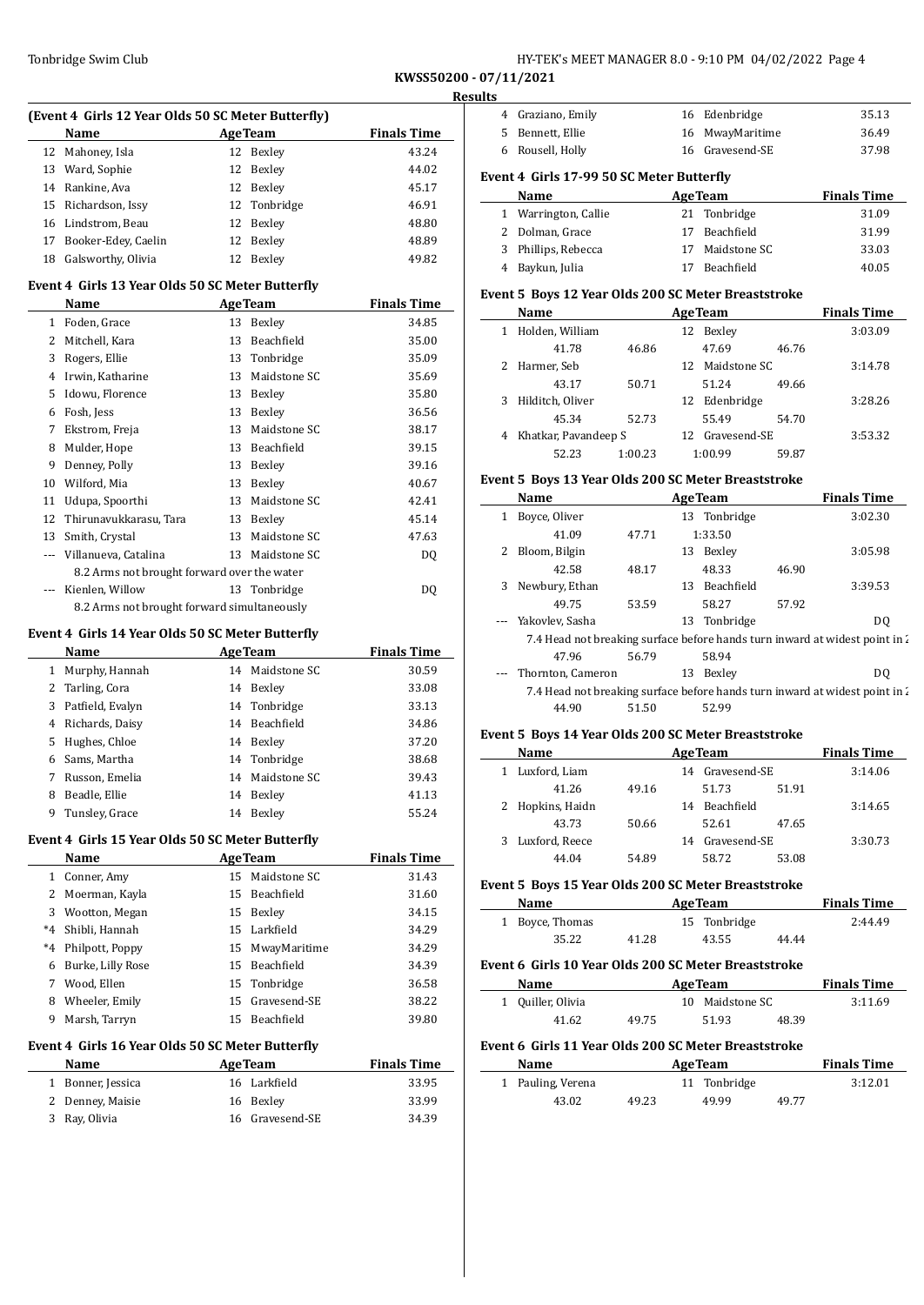| HY-TEK's MEET MANAGER 8.0 - 9:10 PM 04/02/2022 Page 5 |
|-------------------------------------------------------|
|-------------------------------------------------------|

 $\overline{a}$ 

|                                                     | Name             |       | <b>Finals Time</b> |              |       |         |  |
|-----------------------------------------------------|------------------|-------|--------------------|--------------|-------|---------|--|
| 2                                                   | Whiffin, Emma    |       | 11                 | Bexley       |       | 3:26.66 |  |
|                                                     | 45.20            | 52.69 |                    | 55.01        | 53.76 |         |  |
| 3                                                   | Cannon, Amelia   |       |                    | 11 Tonbridge |       | 3:40.14 |  |
|                                                     | 50.56            | 56.32 |                    | 58.65        | 54.61 |         |  |
|                                                     | Narkevic, Emilia |       | 11                 | Maidstone SC |       | DO      |  |
| 7.6 Did not touch at turn or finish with both hands |                  |       |                    |              |       |         |  |
|                                                     | 43.77            | 49.46 |                    | 49.85        |       |         |  |

### **Event 6 Girls 12 Year Olds 200 SC Meter Breaststroke**

|   | Name               | <b>AgeTeam</b> |    |                 |       | <b>Finals Time</b> |
|---|--------------------|----------------|----|-----------------|-------|--------------------|
|   | 1 Gillivan, Evelyn |                |    | 12 Maidstone SC |       | 3:19.21            |
|   | 44.20              | 50.32          |    | 51.45           | 53.24 |                    |
| 2 | Muszalska, Nicola  |                | 12 | Gravesend-SE    |       | 3:20.05            |
|   | 45.11              | 51.35          |    | 52.88           | 50.71 |                    |
| 3 | Parton, Elodie     |                | 12 | Tonbridge       |       | 3:21.43            |
|   | 45.26              | 51.04          |    | 53.06           | 52.07 |                    |
| 4 | Sherry, Lily       |                | 12 | Bexley          |       | 3:23.63            |
|   | 45.10              | 51.12          |    | 53.93           | 53.48 |                    |
| 5 | Bhatti, Pyari      |                | 12 | Gravesend-SE    |       | 3:25.58            |
|   | 44.94              | 53.73          |    | 55.57           | 51.34 |                    |
| 6 | Martin, Paige      |                | 12 | Gravesend-SE    |       | 3:31.02            |
|   | 46.17              | 53.64          |    | 55.75           | 55.46 |                    |
| 7 | Young, Briony      |                | 12 | Maidstone SC    |       | 3:35.16            |
|   | 47.31              | 56.44          |    | 57.20           | 54.21 |                    |
| 8 | Piszczek, Helena   |                | 12 | Maidstone SC    |       | 3:43.63            |
| 9 | Thompson, Stella   |                | 12 | Gravesend-SE    |       | 3:46.25            |
|   | 50.56              | 58.23          |    | 59.69           | 57.77 |                    |
|   | Ward, Sophie       |                | 12 | Bexley          |       | DQ                 |
|   |                    |                |    |                 |       |                    |

7.1 Single fly kick not started during propulsive part of 1st arm pull or not follow 50.18  $\overline{50}$ 50.18 56.53 58.04

#### **Event 6 Girls 13 Year Olds 200 SC Meter Breaststroke**

|   | Name                   |       | <b>Finals Time</b> |              |         |         |
|---|------------------------|-------|--------------------|--------------|---------|---------|
|   | Rogers, Ellie          |       |                    | 13 Tonbridge |         | 3:02.54 |
|   | 42.12                  | 47.73 |                    | 48.68        | 44.01   |         |
| 2 | Kienlen, Willow        |       |                    | 13 Tonbridge |         | 3:03.44 |
|   | 41.04                  | 47.06 |                    | 47.67        | 47.67   |         |
| 3 | James, Amelia          |       | 13                 | Maidstone SC |         | 3:07.55 |
|   | 41.64                  | 48.29 |                    | 50.50        | 47.12   |         |
| 4 | Thirunavukkarasu, Tara |       | 13                 | Bexley       |         | 3:49.79 |
|   | 48.11                  | 56.92 |                    | 1:02.52      | 1:02.24 |         |

### **Event 6 Girls 14 Year Olds 200 SC Meter Breaststroke**

| <b>Name</b>      | <b>AgeTeam</b> |    |                 | <b>Finals Time</b> |         |
|------------------|----------------|----|-----------------|--------------------|---------|
| 1 Russon, Emelia |                |    | 14 Maidstone SC |                    | 3:28.53 |
| 45.44            | 54.20          |    | 54.57           | 54.32              |         |
| 2 Hart, Chloe    |                | 14 | Larkfield       |                    | 3:31.12 |
| 46.13            | 53.43          |    | 55.19           | 56.37              |         |

#### **Event 6 Girls 15 Year Olds 200 SC Meter Breaststroke**

| Name              | <b>AgeTeam</b> |    |               |       | <b>Finals Time</b> |
|-------------------|----------------|----|---------------|-------|--------------------|
| Geake, Holly      |                |    | 15 Tonbridge  |       | 2:47.67            |
| 37.38             | 42.66          |    | 43.55         | 44.08 |                    |
| Moerman, Kayla    |                |    | 15 Beachfield |       | 3:03.16            |
| 42.72             | 47.00          |    | 47.34         | 46.10 |                    |
| Burke, Lilly Rose |                | 15 | Beachfield    |       | 3:08.81            |
| 42.57             | 46.35          |    | 48.90         | 50.99 |                    |

| Event 6 Girls 16 Year Olds 200 SC Meter Breaststroke |                                                |       |    |                   |       |                    |  |  |
|------------------------------------------------------|------------------------------------------------|-------|----|-------------------|-------|--------------------|--|--|
|                                                      | <b>Name</b>                                    |       |    | <b>AgeTeam</b>    |       | <b>Finals Time</b> |  |  |
| 1                                                    | Ray, Olivia                                    |       |    | 16 Gravesend-SE   |       | 3:00.21            |  |  |
|                                                      | 40.44                                          |       |    |                   | 47.25 |                    |  |  |
| Event 6 Girls 17-99 200 SC Meter Breaststroke        |                                                |       |    |                   |       |                    |  |  |
|                                                      | <b>Name</b>                                    |       |    | <b>AgeTeam</b>    |       | <b>Finals Time</b> |  |  |
|                                                      | Dolman, Grace                                  |       | 17 | <b>Beachfield</b> |       | 3:00.42            |  |  |
|                                                      | 41.41                                          | 46.36 |    | 47.46             | 45.19 |                    |  |  |
| 2                                                    | Farr, Beth                                     |       | 17 | <b>Beachfield</b> |       | 3:35.40            |  |  |
|                                                      | 46.19                                          | 54.47 |    | 57.85             | 56.89 |                    |  |  |
|                                                      | Event 7 Boys 9 Year Olds 50 SC Meter Freestyle |       |    |                   |       |                    |  |  |
|                                                      |                                                |       |    |                   |       |                    |  |  |

#### **Name Age Team Finals Time** 1 Adams, Rylan 9 Gravesend-SE 42.36 2 Cepukavicius, Elias 9 Beachfield 45.92 3 Kershaw, Dexter 9 Tonbridge 50.78

### **Event 7 Boys 10 Year Olds 50 SC Meter Freestyle**

|    | Name              |    | <b>AgeTeam</b>    | <b>Finals Time</b> |
|----|-------------------|----|-------------------|--------------------|
|    | Sereki, William   | 10 | Maidstone SC      | 31.31              |
|    | Borooah, Jai      | 10 | Bexley            | 36.62              |
| 3. | Carr, Oliver      | 10 | Maidstone SC      | 37.46              |
| 4  | Waterton, Dominic |    | 10 Tonbridge      | 39.86              |
| 5. | Rankine, James    | 10 | Bexley            | 41.99              |
| 6  | Laber, Edward     | 10 | Bexley            | 45.34              |
|    | Loftus, Nikolaos  | 10 | Bexley            | 46.66              |
| 8  | Holton, Zack      | 10 | <b>Beachfield</b> | 48.16              |
| 9  | Clayton, Jacob    | 10 | <b>Beachfield</b> | 53.53              |

#### **Event 7 Boys 11 Year Olds 50 SC Meter Freestyle**

|    | Name               |    | <b>AgeTeam</b> | <b>Finals Time</b> |
|----|--------------------|----|----------------|--------------------|
| 1  | Beckwith, Oliver   | 11 | MwayMaritime   | 32.02              |
| 2  | Dada, Lanre        | 11 | Maidstone SC   | 32.08              |
| 3  | Murphy, Tom        | 11 | Maidstone SC   | 33.74              |
| 4  | Bloom, Benan       | 11 | Bexley         | 34.16              |
| 5  | Lloyd, Benjamin    | 11 | Maidstone SC   | 34.32              |
| 6  | Inglis, Zachary    | 11 | Bexley         | 34.50              |
| 7  | Gilham, Riley      | 11 | Bexley         | 34.88              |
| 8  | Anderson, Archie   | 11 | Beachfield     | 37.63              |
| 9  | Voron, Taras       | 11 | Bexley         | 39.73              |
| 10 | Wilford, Harry     | 11 | Bexley         | 40.31              |
| 11 | Davies, Ruben      | 11 | MwayMaritime   | 41.32              |
| 12 | Macklin, Alex      | 11 | Bexley         | 46.52              |
| 13 | Beadle, Reece      | 11 | Bexley         | 48.62              |
|    | 14 Varney, Zachary | 11 | Bexley         | 49.42              |

#### **Event 7 Boys 12 Year Olds 50 SC Meter Freestyle**

|    | Name                 |    | <b>AgeTeam</b>  | <b>Finals Time</b> |
|----|----------------------|----|-----------------|--------------------|
| 1  | Olalekan, Amir       |    | 12 Tonbridge    | 30.32              |
|    | Rowe, Mason          | 12 | Bexley          | 30.77              |
| 3  | Harmer, Seb          |    | 12 Maidstone SC | 31.20              |
| 4  | Gomer, Alfie         |    | 12 Maidstone SC | 32.85              |
| 5. | Dobrzaniecki, Philip |    | 12 Gravesend-SE | 33.25              |
| 6. | Smissen, Charlie     |    | 12 Maidstone SC | 33.32              |
|    | Holden, William      | 12 | Bexley          | 33.72              |
| 8  | Reddin, Sam          |    | 12 Gravesend-SE | 34.02              |
| 9  | Sloan, Joseph        | 12 | Maidstone SC    | 34.41              |
| 10 | Hilditch, Oliver     | 12 | Edenbridge      | 35.53              |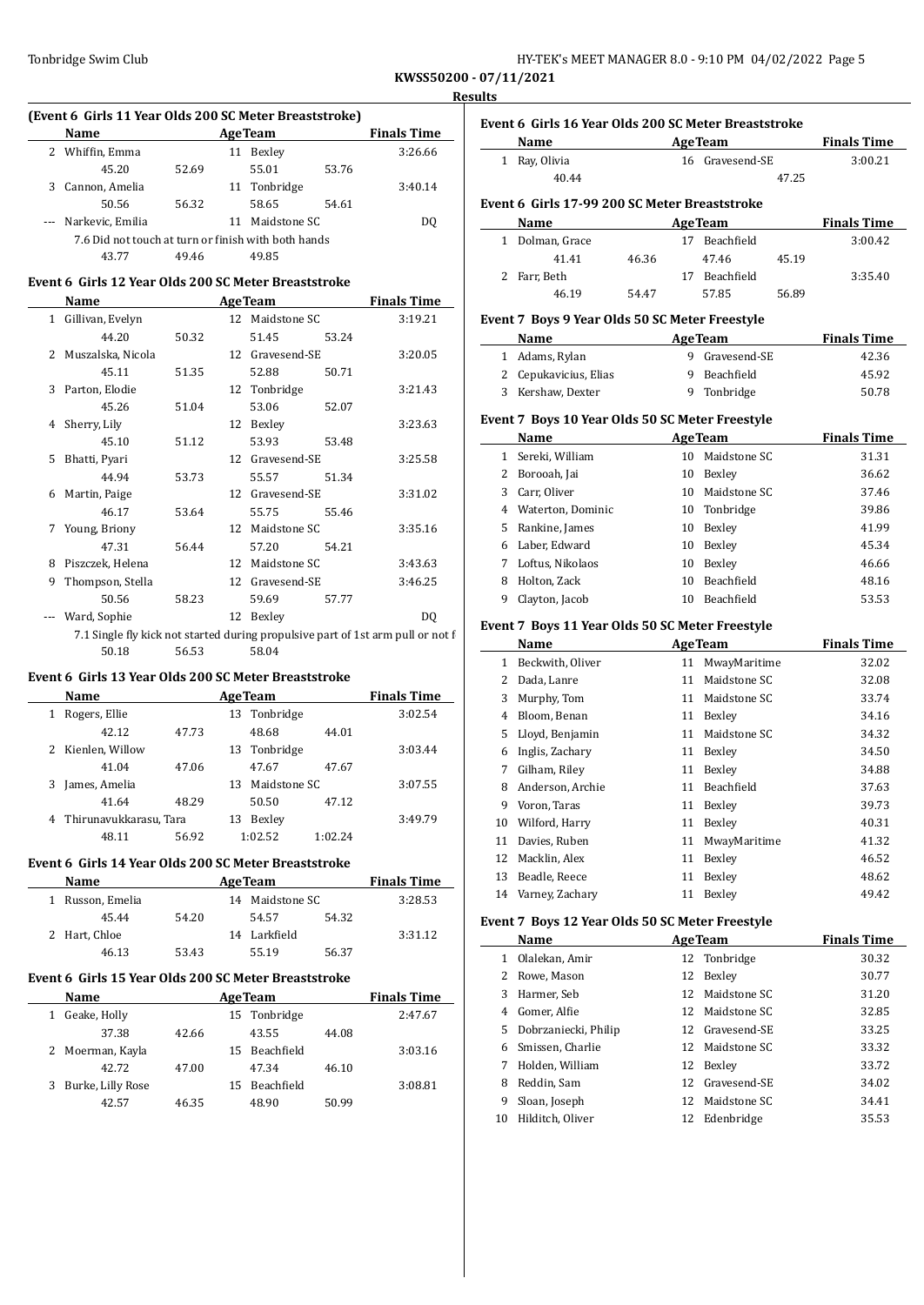| HY-TEK's MEET MANAGER 8.0 - 9:10 PM 04/02/2022 Page 6 |  |
|-------------------------------------------------------|--|
|-------------------------------------------------------|--|

|              | (Event 7 Boys 12 Year Olds 50 SC Meter Freestyle) |                |                 |                    |  |
|--------------|---------------------------------------------------|----------------|-----------------|--------------------|--|
|              | Name                                              | <b>AgeTeam</b> |                 | <b>Finals Time</b> |  |
|              | 11 Dunstan, Charles                               | 12             | Tonbridge       | 35.73              |  |
|              | 12 Hodge, Jack                                    | 12             | Bexley          | 36.76              |  |
|              | 13 Jinka, Ritadyumna                              | 12             | Bexley          | 38.53              |  |
|              | 14 Khatkar, Pavandeep S                           | 12             | Gravesend-SE    | 40.01              |  |
|              | Event 7 Boys 13 Year Olds 50 SC Meter Freestyle   |                |                 |                    |  |
|              | Name                                              |                | <b>AgeTeam</b>  | <b>Finals Time</b> |  |
|              | 1 Sereki, Ralph                                   |                | 13 Maidstone SC | 26.06              |  |
|              | 2 Li, Xian Ming                                   |                | 13 Tonbridge    | 28.41              |  |
|              | 3 Brosch. Mitchel                                 |                | 13 Edenbridge   | 28.42              |  |
|              | 4 Richards, Marcus                                |                | 13 Maidstone SC | 28.76              |  |
|              | 5 Harding, Daniel                                 |                | 13 Larkfield    | 29.84              |  |
|              | *6 Szilagyi, David                                | 13             | Bexley          | 30.65              |  |
|              | *6 Williams, Sonny                                | 13             | MwayMaritime    | 30.65              |  |
|              | 8 Baster, Harry                                   | 13             | Maidstone SC    | 31.17              |  |
|              | 9 Boyce, Oliver                                   | 13             | Tonbridge       | 31.79              |  |
|              | 10 Jayasinghe, Leo                                | 13             | Bexley          | 32.33              |  |
| 11           | Zontek, Jakub                                     | 13             | Bexley          | 34.14              |  |
|              | 12 Hart. Daniel                                   | 13             | Larkfield       | 34.38              |  |
|              | 13 Knight, Harrison                               | 13             | Maidstone SC    | 34.96              |  |
|              | 14 Newbury, Ethan                                 |                | 13 Beachfield   | 37.28              |  |
|              | 15 Yakovlev, Sasha                                | 13             | Tonbridge       | 38.19              |  |
|              | 16 Marsh, Jack                                    | 13             | Beachfield      | 39.52              |  |
|              | Event 7 Boys 14 Year Olds 50 SC Meter Freestyle   |                |                 |                    |  |
|              | Name                                              |                | <b>AgeTeam</b>  | <b>Finals Time</b> |  |
|              | 1 Brown, Jack                                     |                | 14 Larkfield    | 29.04              |  |
|              | 2 Stockwell, Liam                                 |                | 14 Maidstone SC | 29.30              |  |
|              | 3 Villanueva, Angel                               |                | 14 Maidstone SC | 30.11              |  |
|              | 4 Masaryk, Adam                                   |                | 14 MwayMaritime | 31.03              |  |
|              | 5 Luxford, Liam                                   |                | 14 Gravesend-SE | 32.07              |  |
|              | 6 Enache, Justin                                  |                | 14 Maidstone SC | 32.77              |  |
|              | 7 Hopkins, Haidn                                  |                | 14 Beachfield   | 32.83              |  |
| 8            | Luxford, Reece                                    |                | 14 Gravesend-SE | 33.35              |  |
|              | Event 7 Boys 15 Year Olds 50 SC Meter Freestyle   |                |                 |                    |  |
|              | Name                                              |                | <b>AgeTeam</b>  | <b>Finals Time</b> |  |
|              | 1 Adams, Jarred                                   |                | 15 Gravesend-SE | 26.32              |  |
|              | 2 Behrens, Oscar                                  |                | 15 Maidstone SC | 26.51              |  |
| 3            | Treadwell, Theo                                   | 15             | Bexley          | 27.29              |  |
|              | 4 Martin, Harrison                                | 15             | Gravesend-SE    | 27.58              |  |
|              | 5 Boyce, Thomas                                   | 15             | Tonbridge       | 28.04              |  |
|              |                                                   |                |                 |                    |  |
|              | Event 7 Boys 16 Year Olds 50 SC Meter Freestyle   |                |                 |                    |  |
|              | <b>Name</b>                                       |                | <b>AgeTeam</b>  | <b>Finals Time</b> |  |
| $\mathbf{1}$ | Baster, George                                    | 16             | Maidstone SC    | 25.56              |  |
|              | 2 Hardy, Toby                                     |                | 16 Larkfield    | 26.42              |  |
|              | 3 Long, James                                     |                | 16 Gravesend-SE | 26.83              |  |
|              | 4 Traube, Dominic                                 |                | 16 Larkfield    | 27.05              |  |
|              | 5 Nikolov, Dominik                                |                | 16 Maidstone SC | 30.15              |  |
|              | Event 7 Boys 17-99 50 SC Meter Freestyle          |                |                 |                    |  |
|              | Name                                              |                | <b>AgeTeam</b>  | <b>Finals Time</b> |  |
|              |                                                   |                |                 |                    |  |
|              | 1 Solly, Joshua                                   |                | 17 Bexley       | 24.85              |  |

|   | Event 8 Girls 9 Year Olds 50 SC Meter Backstroke |   |                   |                    |  |  |  |
|---|--------------------------------------------------|---|-------------------|--------------------|--|--|--|
|   | Name                                             |   | <b>AgeTeam</b>    | <b>Finals Time</b> |  |  |  |
|   | Knorton, Grace                                   | 9 | Bexley            | 44.82              |  |  |  |
|   | 2 Soares, Rosie                                  | 9 | MwayMaritime      | 48.29              |  |  |  |
| 3 | Jeffries, Nancy                                  | 9 | Bexley            | 49.94              |  |  |  |
| 4 | Owen, Isla                                       | 9 | Tonbridge         | 54.87              |  |  |  |
|   | Green, Edie                                      | q | <b>Beachfield</b> | 1:12.75            |  |  |  |

### **Event 8 Girls 10 Year Olds 50 SC Meter Backstroke**

|              | Name                                                                         |    | <b>AgeTeam</b> | <b>Finals Time</b> |
|--------------|------------------------------------------------------------------------------|----|----------------|--------------------|
| $\mathbf{1}$ | Quiller, Olivia                                                              | 10 | Maidstone SC   | 39.80              |
| 2            | Long, Jessica                                                                | 10 | Bexley         | 39.89              |
| 3            | Evans, Jessica                                                               | 10 | Tonbridge      | 40.89              |
| 4            | Vermeulen, Inneke                                                            | 10 | Tonbridge      | 47.83              |
| 5            | Hynes, Penelope                                                              | 10 | Bexley         | 48.83              |
| 6            | Jeffries, Elsie                                                              | 10 | Bexley         | 51.14              |
| 7            | Yedupati, Ishitha                                                            | 10 | Tonbridge      | 51.35              |
| 8            | Cross, Emilia                                                                | 10 | Bexley         | 52.74              |
| 9            | Richardson, Lola                                                             | 10 | Bexley         | 55.79              |
| 10           | Marsh, Lauren                                                                | 10 | Beachfield     | 56.94              |
| 11           | Green, Amelie                                                                | 10 | Tonbridge      | 1:00.73            |
| 12           | Newbury, Chloe                                                               | 10 | Beachfield     | 1:01.97            |
|              | Ramsay, Ella                                                                 | 10 | Maidstone SC   | DQ                 |
|              | 6.4 Single or double simultaneous arm pull used to initiate turn not perform |    |                |                    |
|              | Holland, Grace                                                               | 10 | Bexley         | DO.                |
|              | 6.4 More than one single or double simultaneous arm pull used to initiate to |    |                |                    |

### **Event 8 Girls 11 Year Olds 50 SC Meter Backstroke**

|    | Name                    |    | <b>AgeTeam</b> | <b>Finals Time</b> |
|----|-------------------------|----|----------------|--------------------|
| 1  | Pashley, Morgan         | 11 | Maidstone SC   | 33.86              |
| 2  | Warner, Martha          | 11 | <b>Bromley</b> | 36.60              |
| 3  | Xie, Katie              | 11 | Bexley         | 39.03              |
| 4  | Hollands, Ella          | 11 | Tonbridge      | 40.07              |
| 5  | Bailey, Hannah          | 11 | Gravesend-SE   | 40.58              |
| 6  | Warden, Sophie          | 11 | Maidstone SC   | 40.71              |
| 7  | Duncan, Ellen           | 11 | Bexley         | 42.64              |
| 8  | Cepukaviciute, Patricia | 11 | Beachfield     | 43.47              |
| 9  | Hildebrandt, Sophia     | 11 | Tonbridge      | 43.51              |
| 10 | Doyle, Erin             | 11 | Tonbridge      | 44.29              |
| 11 | Smith, Isla             | 11 | Bexley         | 45.64              |
| 12 | Cox, Willow             | 11 | Tonbridge      | 46.85              |
| 13 | Dampier, Amelia         | 11 | Bexley         | 47.22              |
| 14 | Cook, Lily-Emma         | 11 | Tonbridge      | 48.95              |
| 15 | Pollard-Toomer, Faye    | 11 | Beachfield     | 49.88              |
| 16 | Cassley, Molly          | 11 | Maidstone SC   | 50.98              |
| 17 | Bucksey, Lily           | 11 | Bexley         | 51.54              |
| 18 | Hodsdon, Grace          | 11 | Bexley         | 52.69              |
| 19 | Hodsdon, Rebekah        | 11 | Bexley         | 55.58              |
|    |                         |    |                |                    |

### **Event 8 Girls 12 Year Olds 50 SC Meter Backstroke**

|   | Name                  |    | <b>AgeTeam</b>  | <b>Finals Time</b> |
|---|-----------------------|----|-----------------|--------------------|
|   | 1 Arundell, Isabella  |    | 12 Maidstone SC | 35.27              |
|   | 2 Ramsay, Calli       |    | 12 Maidstone SC | 35.87              |
|   | 3 Wynne Thomas, Eliza |    | 12 Tonbridge    | 36.50              |
| 4 | Dunster, Lily         |    | 12 Edenbridge   | 36.97              |
|   | 5 Notley, Maddison    |    | 12 MwayMaritime | 37.02              |
|   | 6 Ademefun, Derin     |    | 12 Maidstone SC | 37.45              |
|   | Knox, Yumi            | 12 | Tonbridge       | 37.89              |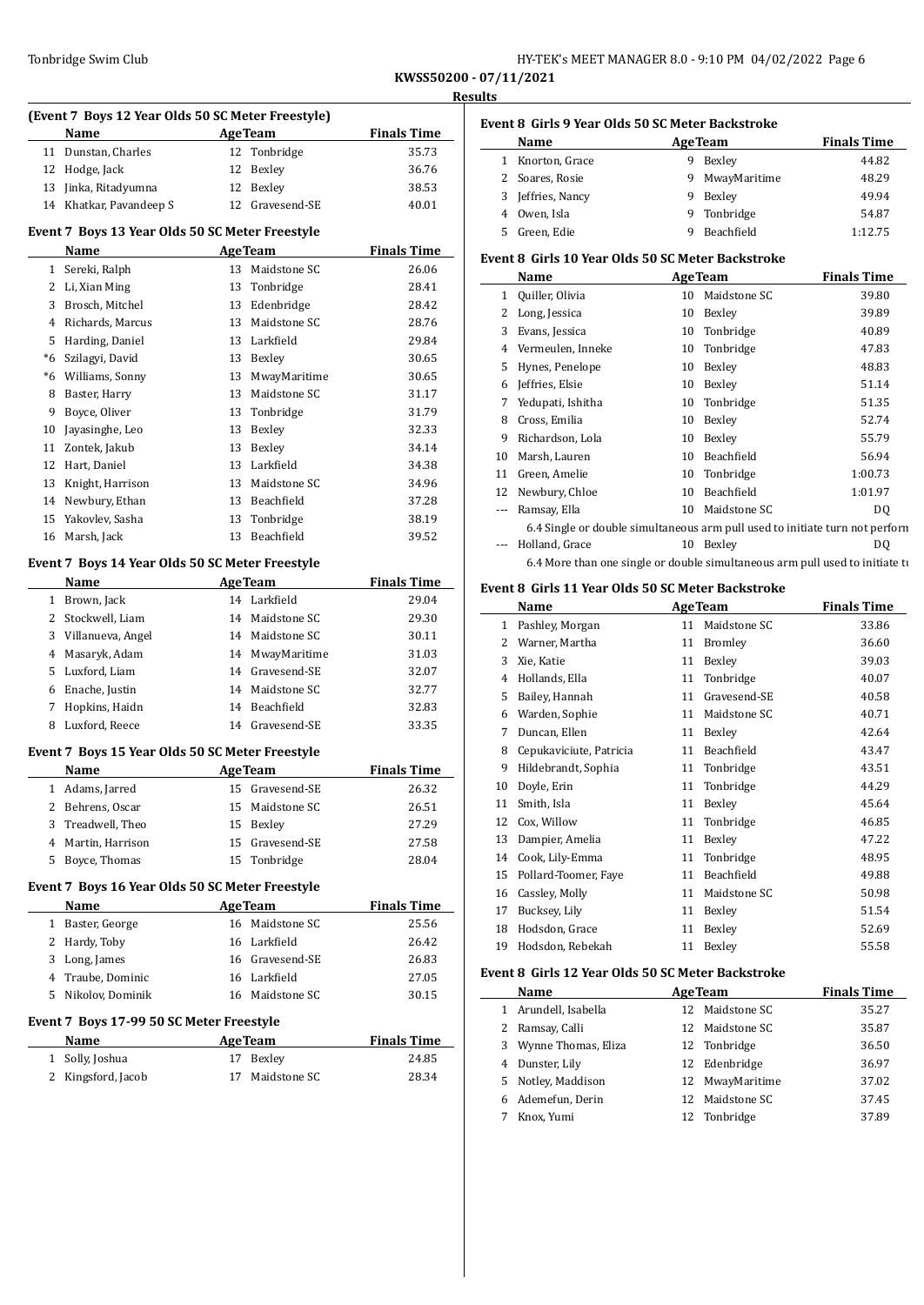| HY-TEK's MEET MANAGER 8.0 - 9:10 PM 04/02/2022 Page 7 |  |  |
|-------------------------------------------------------|--|--|
|                                                       |  |  |

 $\overline{\phantom{0}}$ 

### **(Event 8 Girls 12 Year Olds 50 SC Meter Backstroke)**

|     | $\frac{1}{2}$ and $\frac{1}{2}$ item only 50 by Field Buckstrone.         |    |                |                    |  |  |  |  |
|-----|---------------------------------------------------------------------------|----|----------------|--------------------|--|--|--|--|
|     | Name                                                                      |    | <b>AgeTeam</b> | <b>Finals Time</b> |  |  |  |  |
| 8   | Muszalska, Nicola                                                         | 12 | Gravesend-SE   | 39.74              |  |  |  |  |
| 9   | Parton, Elodie                                                            | 12 | Tonbridge      | 39.93              |  |  |  |  |
| 10  | Jenkins, Carmen                                                           | 12 | Maidstone SC   | 40.12              |  |  |  |  |
| 11  | Baykun, Veronica                                                          | 12 | Beachfield     | 41.11              |  |  |  |  |
| 12  | Ward, Sophie                                                              | 12 | Bexley         | 41.25              |  |  |  |  |
| 13  | Mahoney, Isla                                                             | 12 | Bexley         | 41.71              |  |  |  |  |
| 14  | Bhatti, Pyari                                                             | 12 | Gravesend-SE   | 42.20              |  |  |  |  |
| 15  | Sherry, Lily                                                              | 12 | Bexley         | 42.58              |  |  |  |  |
| 16  | Young, Briony                                                             | 12 | Maidstone SC   | 42.62              |  |  |  |  |
| 17  | Balzan, Emily                                                             | 12 | Gravesend-SE   | 43.08              |  |  |  |  |
| 18  | Martin, Paige                                                             | 12 | Gravesend-SE   | 44.18              |  |  |  |  |
| 19  | Richardson, Issy                                                          | 12 | Tonbridge      | 44.21              |  |  |  |  |
| 20  | Piszczek, Helena                                                          | 12 | Maidstone SC   | 44.75              |  |  |  |  |
| 21  | Rankine, Ava                                                              | 12 | Bexley         | 44.89              |  |  |  |  |
| 22  | Thompson, Stella                                                          | 12 | Gravesend-SE   | 45.68              |  |  |  |  |
| 23  | Galsworthy, Olivia                                                        | 12 | Bexley         | 46.50              |  |  |  |  |
| 24  | Lindstrom, Beau                                                           | 12 | Bexley         | 47.07              |  |  |  |  |
| --- | Booker-Edey, Caelin                                                       | 12 | Bexley         | DQ                 |  |  |  |  |
|     | 6.5 Not on the back at finish                                             |    |                |                    |  |  |  |  |
|     | Smith, Amalie                                                             | 12 | Tonbridge      | D <sub>0</sub>     |  |  |  |  |
|     | 6.3 Totally submerged, (except for first 15m following the start or turn) |    |                |                    |  |  |  |  |

#### **Event 8 Girls 13 Year Olds 50 SC Meter Backstroke**

|    | Name                 |    | <b>AgeTeam</b> | <b>Finals Time</b> |
|----|----------------------|----|----------------|--------------------|
|    | Chaza, Chenai        | 13 | Maidstone SC   | 34.57              |
|    | Foden, Grace         | 13 | Bexley         | 34.79              |
| 3  | Ekstrom, Freja       | 13 | Maidstone SC   | 35.76              |
| 4  | Mitchell, Kara       | 13 | Beachfield     | 35.83              |
| 5. | Borooah, Rea         | 13 | Bexley         | 36.92              |
| *6 | Denney, Polly        | 13 | Bexley         | 37.00              |
| *6 | Rogers, Ellie        |    | 13 Tonbridge   | 37.00              |
| 8  | Mulder, Hope         | 13 | Beachfield     | 38.41              |
| 9  | Villanueva, Catalina | 13 | Maidstone SC   | 39.55              |
| 10 | Wilford, Mia         | 13 | Bexley         | 43.32              |

#### **Event 8 Girls 14 Year Olds 50 SC Meter Backstroke**

|    | Name              | <b>AgeTeam</b> | <b>Finals Time</b> |       |
|----|-------------------|----------------|--------------------|-------|
| 1  | Arundell, Kahlen  | 14             | Maidstone SC       | 31.62 |
|    | 2 Murphy, Hannah  | 14             | Maidstone SC       | 31.85 |
| 3  | Gore, Lyanna      | 14             | Larkfield          | 33.42 |
| 4  | Richards, Daisy   | 14             | Beachfield         | 36.88 |
| 5  | Savage, Rebecca   | 14             | Maidstone SC       | 36.94 |
| 6  | Russon, Emelia    | 14             | Maidstone SC       | 37.09 |
| 7  | Humphreys, Ruby   | 14             | Maidstone SC       | 37.37 |
| 8  | Beadle, Ellie     | 14             | Bexley             | 39.98 |
| 9  | Zverovitch, Maria | 14             | Maidstone SC       | 43.14 |
| 10 | Tunsley, Grace    | 14             | Bexley             | 49.90 |

### **Event 8 Girls 15 Year Olds 50 SC Meter Backstroke**

|   | Name                                  | <b>AgeTeam</b> | <b>Finals Time</b> |       |
|---|---------------------------------------|----------------|--------------------|-------|
| 1 | Conner, Amy                           | 15             | Maidstone SC       | 33.15 |
| 2 | Kirkby, Phoebe                        |                | 15 Tonbridge       | 35.24 |
| 3 | Moerman, Kayla                        | 15             | Beachfield         | 35.66 |
| 4 | Wood, Ellen                           |                | 15 Tonbridge       | 37.08 |
| 5 | Marsh, Tarryn                         |                | 15 Beachfield      | 40.49 |
|   | Burke, Lilly Rose                     | 15             | Beachfield         | DO.   |
|   | 6.4 Not on back when leaving the wall |                |                    |       |

6.4 Not on back when leaving the wall

### **Event 8 Girls 16 Year Olds 50 SC Meter Backstroke Age Team Finals Time** 1 Fosh, Isabelle 16 Bexley 35.02 2 Graziano, Emily 16 Edenbridge 35.36 3 Bonner, Jessica 16 Larkfield 35.45

# 4 Rousell, Holly 16 Gravesend-SE 36.38 5 Denney, Maisie 16 Bexley 37.05

### **Event 8 Girls 17-99 50 SC Meter Backstroke**

| Name              | <b>AgeTeam</b> | <b>Finals Time</b> |
|-------------------|----------------|--------------------|
| 1 Clouston, Megan | 18 Tonbridge   | 37.14              |
| 2 Baykun, Julia   | 17 Beachfield  | 40.96              |

### **Event 9 Boys 13 Year Olds 200 SC Meter Butterfly**

| Name |                 | <b>AgeTeam</b> |  |                 |       | <b>Finals Time</b> |
|------|-----------------|----------------|--|-----------------|-------|--------------------|
|      | 1 Sereki, Ralph |                |  | 13 Maidstone SC |       | 2:30.21            |
|      | 31.29           | 37.34          |  | 40.04           | 41.54 |                    |

#### **Event 9 Boys 14 Year Olds 200 SC Meter Butterfly**

|                                                       | Name              | <b>AgeTeam</b> | <b>Finals Time</b> |       |         |  |  |  |  |
|-------------------------------------------------------|-------------------|----------------|--------------------|-------|---------|--|--|--|--|
| 1                                                     | Gilham, Finley    | 14             | Bexley             |       | 2:31.93 |  |  |  |  |
|                                                       | 32.64             | 37.84          | 41.20              | 40.25 |         |  |  |  |  |
|                                                       | --- Isaacs, Harri |                | 14 MwayMaritime    |       | DNF     |  |  |  |  |
| 10.2 A swimmer did not cover the whole distance - DNF |                   |                |                    |       |         |  |  |  |  |
|                                                       | 32.77             | 41.36          |                    |       |         |  |  |  |  |

### **Event 9 Boys 15 Year Olds 200 SC Meter Butterfly**

| Name               |       | <b>AgeTeam</b>  | <b>Finals Time</b> |         |         |
|--------------------|-------|-----------------|--------------------|---------|---------|
| 1 Adams, Jarred    |       |                 | 15 Gravesend-SE    |         | 2:26.48 |
| 31.03              | 37.17 |                 | 39.12              | 39.16   |         |
| 2 Martin, Harrison |       | 15 Gravesend-SE |                    | 2:45.04 |         |
| 33.14              | 39.52 |                 | 45.28              | 47.10   |         |

#### **Event 9 Boys 16 Year Olds 200 SC Meter Butterfly**

| Name              | <b>AgeTeam</b>                              |     |  |  |  |
|-------------------|---------------------------------------------|-----|--|--|--|
| --- Hicks, Thomas | 16 Maidstone SC                             | DO. |  |  |  |
|                   | 8.2 Arms not brought forward over the water |     |  |  |  |
| 33.17             | 39.24<br>42.14                              |     |  |  |  |

### **Event 10 Girls 11 Year Olds 200 SC Meter Backstroke**

|   | Name             | <b>AgeTeam</b> | <b>Finals Time</b> |                |       |         |
|---|------------------|----------------|--------------------|----------------|-------|---------|
| 1 | Pashley, Morgan  |                | 11                 | Maidstone SC   |       | 2:46.02 |
|   | 39.82            | 42.96          |                    | 43.68          | 39.56 |         |
| 2 | Warner, Martha   |                | 11                 | <b>Bromley</b> |       | 2:47.18 |
| 3 | Narkevic, Emilia |                | 11                 | Maidstone SC   |       | 2:51.83 |
|   | 39.51            | 43.36          |                    | 45.84          | 43.12 |         |
| 4 | Bailey, Hannah   |                | 11                 | Gravesend-SE   |       | 3:08.63 |
|   | 43.00            | 48.48          |                    | 51.07          | 46.08 |         |
| 5 | Warden, Sophie   |                |                    | Maidstone SC   |       | 3:10.27 |

### **Event 10 Girls 12 Year Olds 200 SC Meter Backstroke**

|   | Name                  |       | <b>AgeTeam</b> |                 |       | <b>Finals Time</b> |
|---|-----------------------|-------|----------------|-----------------|-------|--------------------|
|   | 1 Wynne Thomas, Eliza |       |                | 12 Tonbridge    |       | 2:46.68            |
| 2 | Knox, Yumi            |       |                | 12 Tonbridge    |       | 2:51.06            |
| 3 | Dunster, Lily         |       |                | 12 Edenbridge   |       | 2:54.53            |
|   | 41.30                 | 44.15 |                | 46.50           | 42.58 |                    |
|   | Balzan, Emily         |       |                | 12 Gravesend-SE |       | 3:15.84            |
|   | 46.68                 | 50.59 |                | 50.46           | 48.11 |                    |
|   |                       |       |                |                 |       |                    |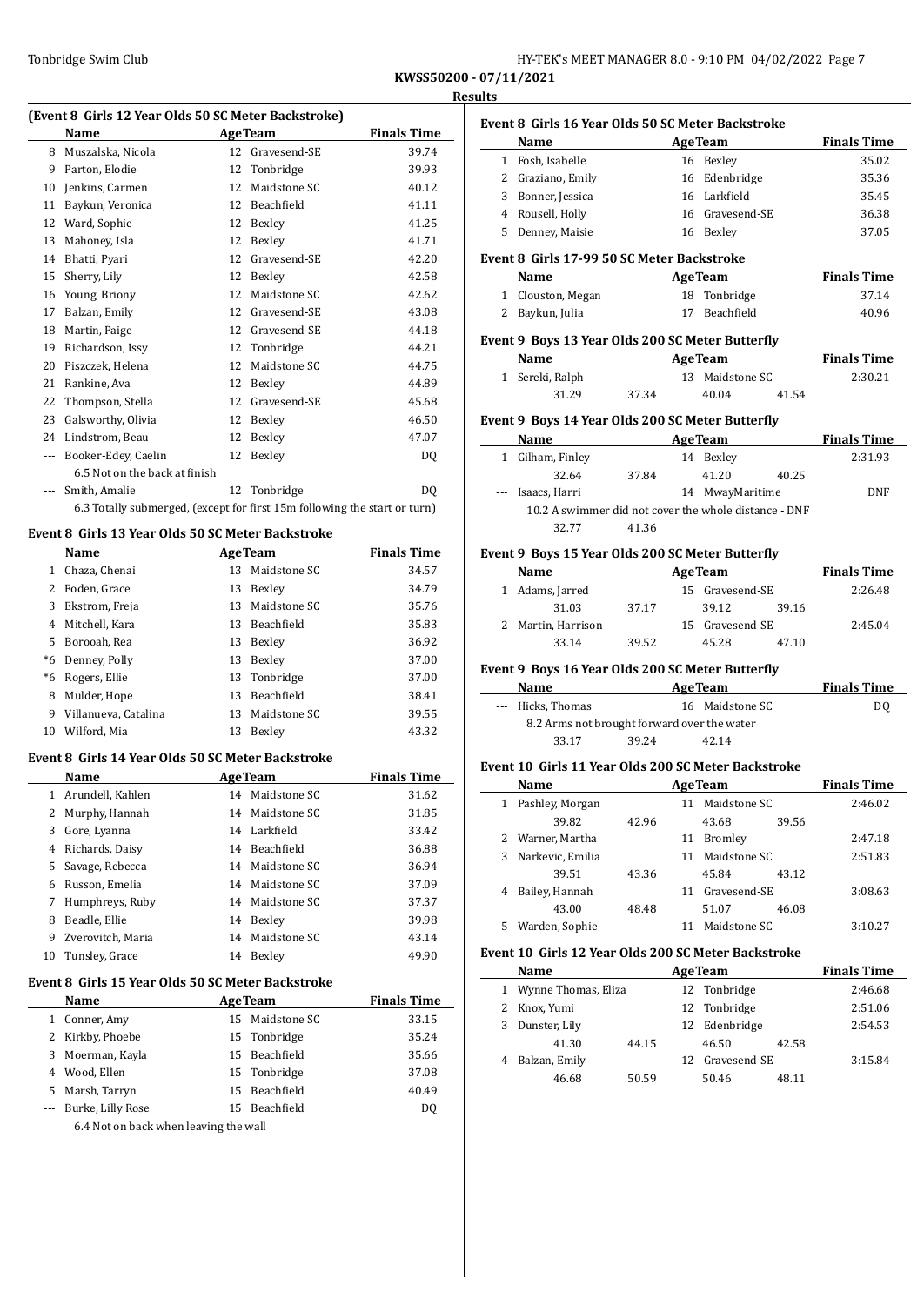| Tonbridge Swim Club | HY-TEK's MEET MANAGER 8.0 - 9:10 PM 04/02/2022 Page 8 |  |  |  |
|---------------------|-------------------------------------------------------|--|--|--|
|---------------------|-------------------------------------------------------|--|--|--|

#### **Event 10 Girls 13 Year Olds 200 SC Meter Backstroke**

|    | Name                 |       | <b>AgeTeam</b> | <b>Finals Time</b> |       |         |
|----|----------------------|-------|----------------|--------------------|-------|---------|
| 1. | Chaza, Chenai        |       | 13             | Maidstone SC       |       | 2:36.50 |
|    | 36.49                | 39.56 |                | 40.72              | 39.73 |         |
| 2  | Foden, Grace         |       | 13             | Bexley             |       | 2:40.81 |
|    | 37.52                | 40.37 |                | 1:22.92            |       |         |
| 3  | Denney, Polly        |       | 13             | Bexley             |       | 2:45.76 |
|    | 39.85                |       |                |                    | 40.84 |         |
| 4  | Ekstrom, Freja       |       | 13             | Maidstone SC       |       | 2:45.79 |
|    | 39.36                | 42.64 |                | 43.42              | 40.37 |         |
| 5. | Villanueva, Catalina |       | 13             | Maidstone SC       |       | 3:04.68 |
|    | 43.75                | 47.53 |                | 48.53              | 44.87 |         |
| 6  | Feachem, Gabriella   |       | 13             | Tonbridge          |       | 3:13.21 |
|    | 45.95                | 49.03 |                | 1:38.23            |       |         |

### **Event 10 Girls 14 Year Olds 200 SC Meter Backstroke**

|    | Name             |       |    | <b>AgeTeam</b>  |       | <b>Finals Time</b> |
|----|------------------|-------|----|-----------------|-------|--------------------|
| 1  | Arundell, Kahlen |       |    | 14 Maidstone SC |       | 2:20.58            |
|    | 32.58            | 35.36 |    | 36.38           | 36.26 |                    |
| 2  | Gore, Lyanna     |       |    | 14 Larkfield    |       | 2:35.54            |
|    | 36.64            | 39.67 |    | 41.21           | 38.02 |                    |
| 3  | Atkinson, Emily  |       | 14 | Bexley          |       | 2:39.18            |
|    | 36.21            | 39.67 |    | 42.07           | 41.23 |                    |
| 4  | Harris, Faith    |       | 14 | Beachfield      |       | 2:56.08            |
|    | 41.13            | 44.37 |    | 46.57           | 44.01 |                    |
| 5. | Beadle, Ellie    |       | 14 | Bexley          |       | 2:59.30            |
|    | 42.63            | 44.98 |    | 46.95           | 44.74 |                    |
| 6  | Rousell, Nieve   |       | 14 | Gravesend-SE    |       | 3:07.46            |
|    | 43.15            | 47.32 |    | 49.51           | 47.48 |                    |

### **Event 10 Girls 15 Year Olds 200 SC Meter Backstroke**

| Name             |       |    | <b>AgeTeam</b> |       | <b>Finals Time</b> |
|------------------|-------|----|----------------|-------|--------------------|
| Conner, Amy<br>1 |       | 15 | Maidstone SC   |       | 2:30.87            |
| 2 Moerman, Kayla |       | 15 | Beachfield     |       | 2:43.15            |
| 38.80            | 42.10 |    | 42.53          | 39.72 |                    |
| Wood, Ellen<br>3 |       |    | 15 Tonbridge   |       | 2:49.86            |
| 41.34            | 44.12 |    | 44.15          | 40.25 |                    |
| 4 Marsh, Tarryn  |       | 15 | Beachfield     |       | 2:56.51            |
| 42.36            | 44.58 |    | 45.13          | 44.44 |                    |

#### **Event 10 Girls 16 Year Olds 200 SC Meter Backstroke**

| <b>Name</b>       | <b>AgeTeam</b> |  |                 |       | <b>Finals Time</b> |
|-------------------|----------------|--|-----------------|-------|--------------------|
| 1 Bonner, Jessica |                |  | 16 Larkfield    |       | 2:47.27            |
| 37.55             | 42.59          |  | 43.96           | 43.17 |                    |
| 2 Rousell, Holly  |                |  | 16 Gravesend-SE |       | 2:55.15            |
| 40.60             | 44.44          |  | 45.64           | 44.47 |                    |

#### **Event 11 Boys 10 Year Olds 200 SC Meter Freestyle**

| Name              | <b>AgeTeam</b>  | <b>Finals Time</b> |  |
|-------------------|-----------------|--------------------|--|
| 1 Sereki, William | 10 Maidstone SC | 2:32.36            |  |

#### **Event 11 Boys 11 Year Olds 200 SC Meter Freestyle**

| <b>Name</b>       | <b>AgeTeam</b> |  |              | <b>Finals Time</b> |         |
|-------------------|----------------|--|--------------|--------------------|---------|
| Bloom, Benan      |                |  | Bexley       |                    | 2:43.78 |
| 36.32             | 41.98          |  | 43.04        | 42.44              |         |
| 2 Lloyd, Benjamin |                |  | Maidstone SC |                    | 2:55.33 |
| 39.93             | 45.65          |  | 46.38        | 43.37              |         |
| Anderson, Archie  |                |  | Beachfield   |                    | 2:58.71 |
| 42.45             | 47.43          |  | 46.56        | 42.27              |         |

| Event 11 Boys 12 Year Olds 200 SC Meter Freestyle |                  |       |    |                 |       |                    |
|---------------------------------------------------|------------------|-------|----|-----------------|-------|--------------------|
|                                                   | Name             |       |    | <b>AgeTeam</b>  |       | <b>Finals Time</b> |
| 1                                                 | Harmer, Seb      |       |    | 12 Maidstone SC |       | 2:30.14            |
|                                                   | 33.63            | 38.35 |    | 39.83           | 38.33 |                    |
| $\mathcal{L}$                                     | Rowe, Mason      |       | 12 | Bexley          |       | 2:32.14            |
|                                                   | 33.87            | 39.04 |    | 40.54           | 38.69 |                    |
| 3                                                 | Holden, William  |       | 12 | Bexley          |       | 2:33.93            |
|                                                   | 34.62            | 38.73 |    | 40.47           | 40.11 |                    |
| 4                                                 | Gomer, Alfie     |       | 12 | Maidstone SC    |       | 2:41.99            |
| 5.                                                | Wynn, Connor     |       | 12 | Edenbridge      |       | 2:45.86            |
|                                                   | 39.58            | 43.39 |    | 42.76           | 40.13 |                    |
| 6                                                 | Sloan, Joseph    |       | 12 | Maidstone SC    |       | 2:46.53            |
|                                                   |                  |       |    |                 | 40.07 |                    |
| 7                                                 | Hilditch, Oliver |       | 12 | Edenbridge      |       | 2:48.31            |
|                                                   | 38.71            | 42.91 |    | 44.81           | 41.88 |                    |
| 8                                                 | Smissen, Charlie |       | 12 | Maidstone SC    |       | 2:49.17            |
|                                                   | 39.87            |       |    |                 | 39.03 |                    |

### **Event 11 Boys 13 Year Olds 200 SC Meter Freestyle**

|              | Name             |       |    | <b>AgeTeam</b>    |       | <b>Finals Time</b> |
|--------------|------------------|-------|----|-------------------|-------|--------------------|
| $\mathbf{1}$ | Sereki, Ralph    |       | 13 | Maidstone SC      |       | 2:06.31            |
|              | 28.88            | 32.43 |    | 33.58             | 31.42 |                    |
| 2            | Brosch, Mitchel  |       | 13 | Edenbridge        |       | 2:17.52            |
| 3            | Li, Xian Ming    |       | 13 | Tonbridge         |       | 2:22.86            |
|              | 33.18            | 37.08 |    | 36.95             | 35.65 |                    |
| 4            | Szilagyi, David  |       | 13 | Bexley            |       | 2:24.89            |
|              | 32.99            | 37.31 |    | 37.61             | 36.98 |                    |
| 5.           | Boyce, Oliver    |       | 13 | Tonbridge         |       | 2:33.01            |
|              | 34.83            | 39.40 |    | 40.89             | 37.89 |                    |
| 6            | Zontek, Jakub    |       | 13 | Bexley            |       | 2:49.32            |
|              | 37.46            | 45.45 |    | 46.11             | 40.30 |                    |
| 7            | Knight, Harrison |       | 13 | Maidstone SC      |       | 2:52.45            |
|              | 39.87            | 44.97 |    | 46.05             | 41.56 |                    |
| 8            | Marsh, Jack      |       | 13 | <b>Beachfield</b> |       | 3:05.71            |
|              | 42.01            | 47.49 |    | 50.16             | 46.05 |                    |

#### **Event 11 Boys 14 Year Olds 200 SC Meter Freestyle**

|    | Name                | <b>AgeTeam</b> |    |                 | <b>Finals Time</b> |         |
|----|---------------------|----------------|----|-----------------|--------------------|---------|
| 1  | Long, Thomas        |                |    | 14 Gravesend-SE |                    | 2:09.86 |
|    | 28.31               | 33.01          |    | 34.94           | 33.60              |         |
| 2  | Brown, Jack         |                | 14 | Larkfield       |                    | 2:23.81 |
|    | 3 Villanueva, Angel |                | 14 | Maidstone SC    |                    | 2:30.39 |
|    | 33.53               | 39.67          |    | 41.90           | 35.29              |         |
| 4  | Poynter, Toby       |                | 14 | MwayMaritime    |                    | 2:32.15 |
|    | 34.54               | 38.50          |    | 40.02           | 39.09              |         |
| 5. | Enache, Justin      |                | 14 | Maidstone SC    |                    | 2:47.59 |
|    | 37.90               | 42.77          |    | 45.35           | 41.57              |         |

#### **Event 11 Boys 15 Year Olds 200 SC Meter Freestyle**

| <b>Name</b>      | <b>AgeTeam</b> |                 |       | <b>Finals Time</b> |
|------------------|----------------|-----------------|-------|--------------------|
| 1 Behrens, Oscar |                | 15 Maidstone SC |       | 2:08.40            |
| 2 Boyce, Thomas  |                | 15 Tonbridge    |       | 2:12.26            |
| 29.66            | 32.89          | 34.71           | 35.00 |                    |

### **Event 11 Boys 16 Year Olds 200 SC Meter Freestyle**

| Name          |       | <b>AgeTeam</b> |       | <b>Finals Time</b> |
|---------------|-------|----------------|-------|--------------------|
| 1 Hardy, Toby |       | 16 Larkfield   |       | 2:15.67            |
| 28.19         | 33.22 | 37.14          | 37.12 |                    |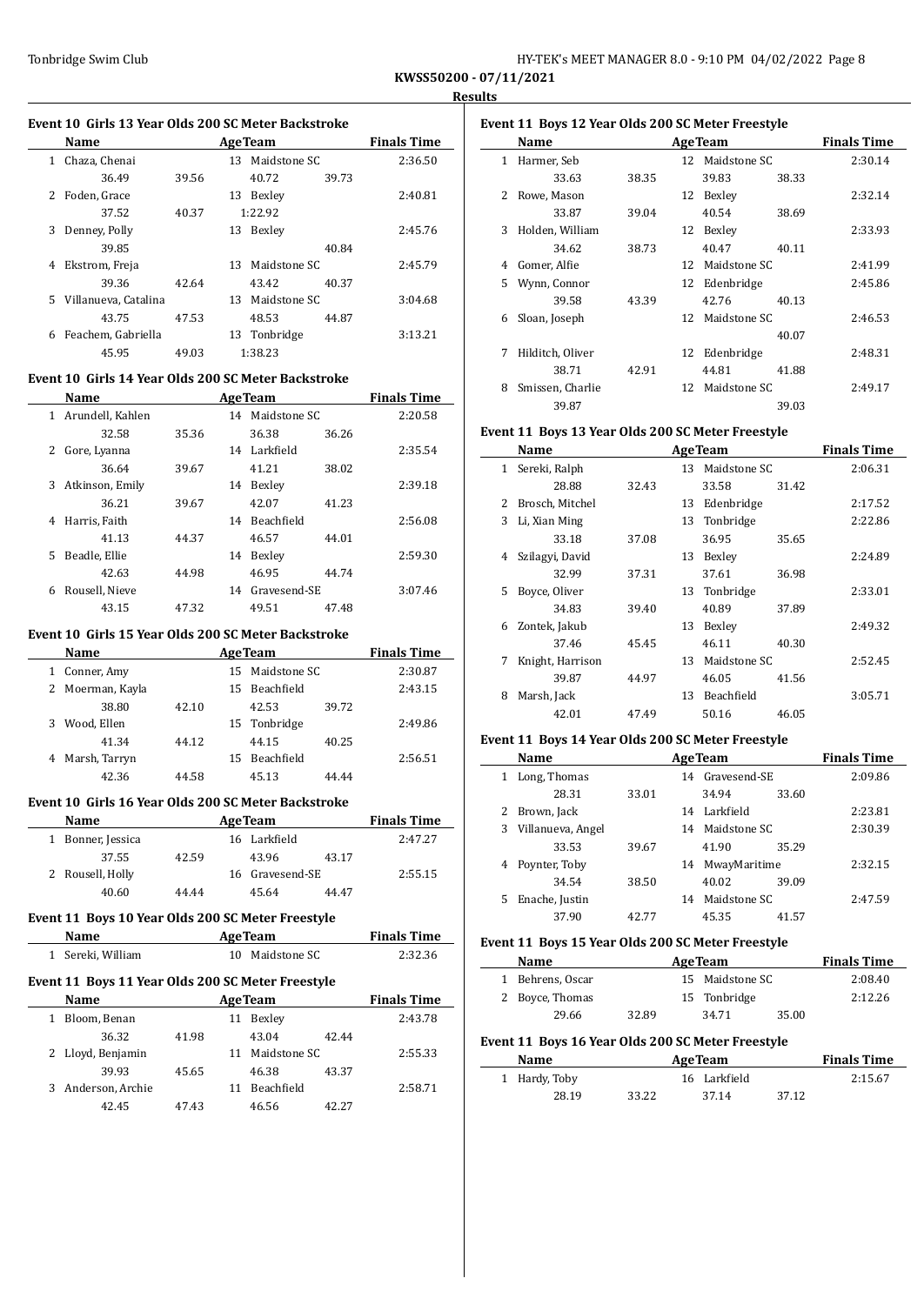| HY-TEK's MEET MANAGER 8.0 - 9:10 PM 04/02/2022 Page 9 |  |  |
|-------------------------------------------------------|--|--|
|                                                       |  |  |

| (Event 11 Boys 16 Year Olds 200 SC Meter Freestyle) |                                                   |                |                 |                    |  |
|-----------------------------------------------------|---------------------------------------------------|----------------|-----------------|--------------------|--|
|                                                     | Name                                              | <b>AgeTeam</b> |                 | <b>Finals Time</b> |  |
| 2                                                   | Tovey, Nathan                                     |                | 16 Gravesend-SE | 2:33.93            |  |
|                                                     | 34.05<br>39.52                                    |                | 42.52<br>37.84  |                    |  |
|                                                     |                                                   |                |                 |                    |  |
|                                                     | Event 11 Boys 17-99 200 SC Meter Freestyle        |                |                 |                    |  |
|                                                     | Name                                              |                | <b>AgeTeam</b>  | <b>Finals Time</b> |  |
| $\mathbf{1}$                                        | Solly, Joshua                                     |                | 17 Bexley       | 2:03.90            |  |
|                                                     | Event 12 Girls 9 Year Olds 50 SC Meter Freestyle  |                |                 |                    |  |
|                                                     | Name                                              |                | <b>AgeTeam</b>  | <b>Finals Time</b> |  |
|                                                     | 1 Knorton, Grace                                  | 9              | Bexley          | 38.12              |  |
|                                                     | 2 Soares, Rosie                                   |                | 9 MwayMaritime  | 39.71              |  |
| 3                                                   | Owen, Isla                                        |                | 9 Tonbridge     | 43.35              |  |
| 4                                                   | Jeffries, Nancy                                   |                | 9 Bexley        | 43.61              |  |
| 5                                                   | Green, Edie                                       | 9              | Beachfield      | 1:16.90            |  |
|                                                     |                                                   |                |                 |                    |  |
|                                                     | Event 12 Girls 10 Year Olds 50 SC Meter Freestyle |                |                 |                    |  |
|                                                     | Name                                              |                | <b>AgeTeam</b>  | <b>Finals Time</b> |  |
| 1                                                   | Evans, Jessica                                    | 10             | Tonbridge       | 33.89              |  |
| 2                                                   | Long, Jessica                                     | 10             | Bexley          | 35.35              |  |
| 3                                                   | Ramsay, Ella                                      |                | 10 Maidstone SC | 36.97              |  |
| 4                                                   | Hynes, Penelope                                   |                | 10 Bexley       | 38.77              |  |
| 5                                                   | Fisher, Amelia                                    |                | 10 Tonbridge    | 41.29              |  |
|                                                     | 6 Holland, Grace                                  |                | 10 Bexley       | 41.47              |  |
|                                                     | 7 Vermeulen, Inneke                               |                | 10 Tonbridge    | 42.03              |  |
| 8                                                   | Yedupati, Ishitha                                 |                | 10 Tonbridge    | 43.92              |  |
| 9                                                   | Cross, Emilia                                     |                | 10 Bexley       | 44.53              |  |
| 10                                                  | Marsh, Lauren                                     |                | 10 Beachfield   | 50.17              |  |
| 11                                                  | Newbury, Chloe                                    |                | 10 Beachfield   | 50.43              |  |
| 12                                                  | Green, Amelie                                     | 10             | Tonbridge       | 51.27              |  |
| 13                                                  | Jeffries, Elsie                                   | 10             | Bexley          | 51.32              |  |
|                                                     | Event 12 Girls 11 Year Olds 50 SC Meter Freestyle |                |                 |                    |  |
|                                                     | Name                                              |                | <b>AgeTeam</b>  | <b>Finals Time</b> |  |
|                                                     | 1 Pashley, Morgan                                 |                | 11 Maidstone SC | 29.96              |  |
|                                                     | 2 Fosh, Abi                                       |                | 11 Bexley       | 30.89              |  |
|                                                     | 3 Warner, Martha                                  |                | 11 Bromley      | 31.64              |  |
|                                                     | 4 Hollands, Ella                                  | 11             | Tonbridge       | 32.90              |  |
|                                                     | 5 Xie, Katie                                      | 11             | Bexley          | 34.44              |  |
|                                                     | 6 Bailey, Hannah                                  |                | 11 Gravesend-SE | 35.29              |  |
| 7                                                   | Warden, Sophie                                    |                | 11 Maidstone SC | 36.00              |  |
| 8                                                   | Rawstorne, Martha                                 | 11             | Maidstone SC    | 36.19              |  |
| 9                                                   | Doyle, Erin                                       | 11             | Tonbridge       | 36.20              |  |
| 10                                                  | Smith, Isla                                       | 11             | Bexley          | 36.38              |  |
| 11                                                  | Cepukaviciute, Patricia                           | 11             | Beachfield      | 36.59              |  |
| 12                                                  | Whiffin, Emma                                     | 11             | Bexley          | 36.72              |  |
| 13                                                  | Panting, Sadie                                    | 11             | Tonbridge       | 36.79              |  |
| 14                                                  | Hildebrandt, Sophia                               | 11             | Tonbridge       | 36.94              |  |
| 15                                                  | Cook, Lily-Emma                                   | 11             | Tonbridge       | 38.58              |  |
| 16                                                  | Duncan, Ellen                                     | 11             | Bexley          | 38.91              |  |
| 17                                                  | Dampier, Amelia                                   | 11             | Bexley          | 39.48              |  |
| 18                                                  | Cox, Willow                                       | 11             | Tonbridge       | 39.80              |  |
| 19                                                  | Pollard-Toomer, Faye                              | 11             | Beachfield      | 41.07              |  |
| 20                                                  | Wheeler, Amelia                                   | 11             | Gravesend-SE    | 42.38              |  |
| 21                                                  | Cassley, Molly                                    | 11             | Maidstone SC    | 45.44              |  |
| 22                                                  | Bucksey, Lily                                     | 11             | Bexley          | 47.12              |  |
| 23                                                  | Hodsdon, Rebekah                                  | 11             | Bexley          | 47.88              |  |
| 24                                                  | Hodsdon, Grace                                    | 11             | Bexley          | 50.68              |  |
|                                                     |                                                   |                |                 |                    |  |

| lts            |                                                   |    |                   |                    |
|----------------|---------------------------------------------------|----|-------------------|--------------------|
|                | Event 12 Girls 12 Year Olds 50 SC Meter Freestyle |    |                   |                    |
|                | Name                                              |    | <b>AgeTeam</b>    | <b>Finals Time</b> |
| $\mathbf{1}$   | Ramsay, Calli                                     | 12 | Maidstone SC      | 29.82              |
| $\overline{c}$ | Smith, Amalie                                     | 12 | Tonbridge         | 30.32              |
| 3              | Majewska, Eryka                                   | 12 | Maidstone SC      | 30.64              |
| $\overline{4}$ | Notley, Maddison                                  | 12 | MwayMaritime      | 31.68              |
| 5              | Sherry, Lily                                      | 12 | Bexley            | 32.06              |
| 6              | Christopherson, Sienna                            | 12 | Edenbridge        | 32.16              |
| 7              | Wynne Thomas, Eliza                               | 12 | Tonbridge         | 32.56              |
| 8              | Bonner, Tabitha                                   | 12 | Larkfield         | 33.15              |
| 9              | Knox, Yumi                                        | 12 | Tonbridge         | 33.19              |
| 10             | Ademefun, Derin                                   | 12 | Maidstone SC      | 33.35              |
| 11             | Muszalska, Nicola                                 | 12 | Gravesend-SE      | 33.61              |
| 12             | Dunster, Lily                                     | 12 | Edenbridge        | 33.66              |
| 13             | Clouston, Breanne                                 | 12 | Tonbridge         | 33.67              |
| 14             | Parton, Elodie                                    | 12 | Tonbridge         | 34.55              |
| 15             | Bhatti, Pyari                                     | 12 | Gravesend-SE      | 34.98              |
| 16             | Ward, Sophie                                      | 12 | Bexley            | 35.06              |
| 17             | Baykun, Veronica                                  | 12 | <b>Beachfield</b> | 35.16              |
| 18             | Gillivan, Evelyn                                  | 12 | Maidstone SC      | 35.33              |
| 19             | Martin, Paige                                     | 12 | Gravesend-SE      | 35.85              |
| 20             | Rankine, Ava                                      | 12 | Bexley            | 36.04              |
| 21             | Richardson, Issy                                  | 12 | Tonbridge         | 36.12              |
| 22             | Mahoney, Isla                                     | 12 | Bexley            | 36.26              |
| 23             | Jenkins, Carmen                                   | 12 | Maidstone SC      | 36.42              |
| 24             | Thompson, Stella                                  | 12 | Gravesend-SE      | 37.84              |
| 25             | Balzan, Emily                                     | 12 | Gravesend-SE      | 38.04              |
| 26             | Lindstrom, Beau                                   | 12 | Bexley            | 38.07              |
| 27             | Piszczek. Helena                                  | 12 | Maidstone SC      | 38.48              |

### **Event 12 Girls 13 Year Olds 50 SC Meter Freestyle**

|    | Name                 |    | <b>AgeTeam</b> | <b>Finals Time</b> |
|----|----------------------|----|----------------|--------------------|
| 1  | Rogers, Ellie        |    | 13 Tonbridge   | 30.69              |
| 2  | Mitchell, Kara       | 13 | Beachfield     | 31.02              |
| 3  | Chaza, Chenai        | 13 | Maidstone SC   | 31.10              |
| 4  | Idowu, Florence      | 13 | Bexley         | 31.51              |
| 5. | Borooah, Rea         | 13 | Bexley         | 31.65              |
| 6  | Fosh, Jess           | 13 | Bexley         | 32.07              |
| 7  | Fraser, Emily        | 13 | Maidstone SC   | 32.19              |
| 8  | Ekstrom, Freja       | 13 | Maidstone SC   | 32.44              |
| 9  | Foden, Grace         | 13 | Bexley         | 32.66              |
| 10 | James, Amelia        | 13 | Maidstone SC   | 32.78              |
| 11 | Feachem, Gabriella   | 13 | Tonbridge      | 33.31              |
| 12 | Villanueva, Catalina | 13 | Maidstone SC   | 34.45              |
| 13 | Udupa, Spoorthi      | 13 | Maidstone SC   | 35.90              |
| 14 | Wilford, Mia         | 13 | Bexley         | 35.96              |
| 15 | Smith, Crystal       | 13 | Maidstone SC   | 39.74              |

 Booker-Edey, Caelin 12 Bexley 41.75 29 Galsworthy, Olivia 12 Bexley 41.76

### **Event 12 Girls 14 Year Olds 50 SC Meter Freestyle**

| Name               | <b>AgeTeam</b>  | <b>Finals Time</b> |
|--------------------|-----------------|--------------------|
| 1 Murphy, Hannah   | 14 Maidstone SC | 28.13              |
| 2 Arundell, Kahlen | 14 Maidstone SC | 28.23              |
| 3 Patfield, Evalyn | 14 Tonbridge    | 30.53              |
| 4 Harris, Faith    | 14 Beachfield   | 30.73              |
| 5 Tarling, Cora    | 14 Bexley       | 31.00              |
| 6 Humphreys, Ruby  | 14 Maidstone SC | 31.85              |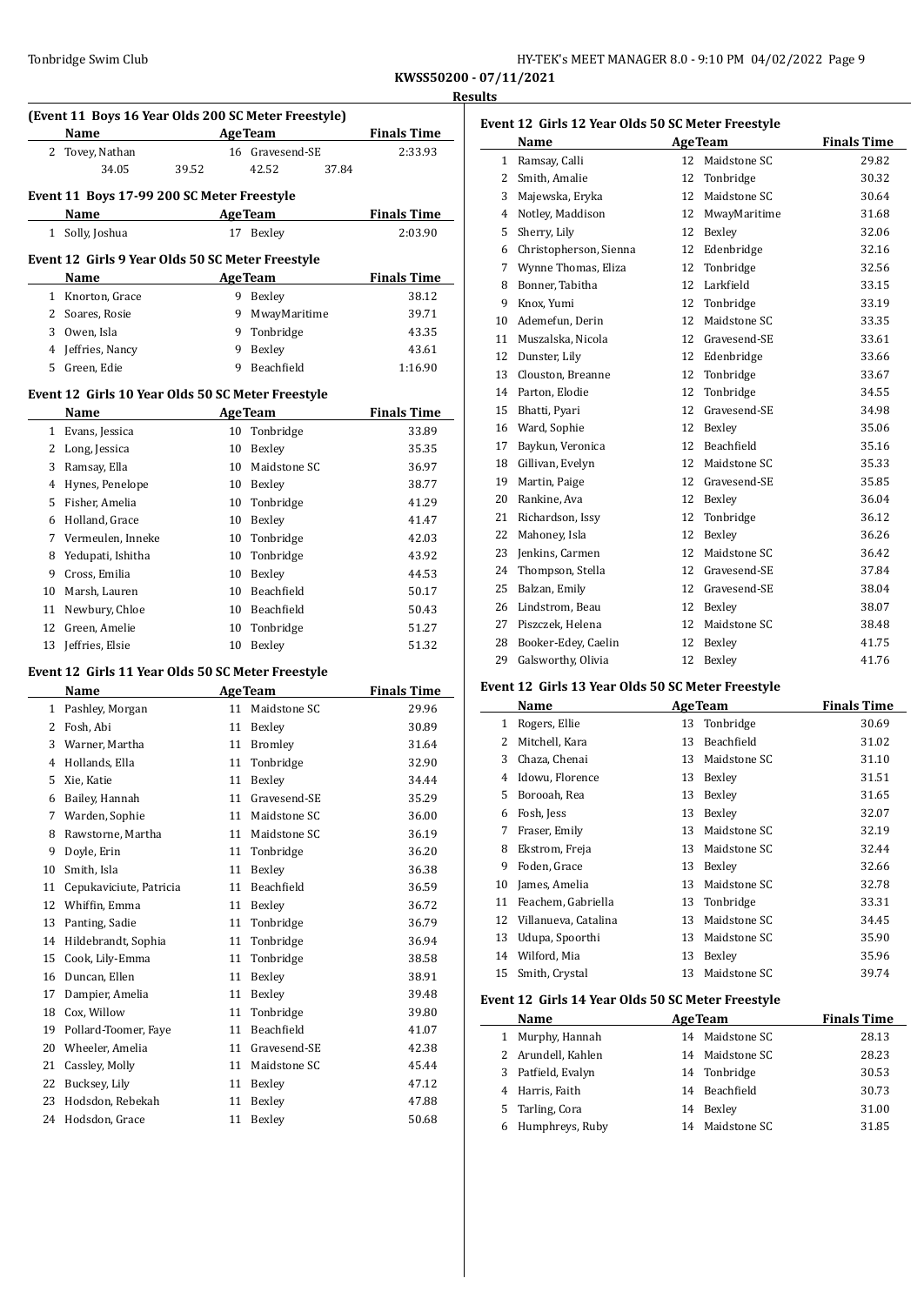| HY-TEK's MEET MANAGER 8.0 - 9:10 PM 04/02/2022 Page 10 |
|--------------------------------------------------------|
|                                                        |

**KWSS50200 - 07/11/2021 Results**

| <b>Name</b><br><b>Example 2 Age Team</b><br><b>Example 1</b> Finals Time<br>7 Sams, Martha<br>14 Tonbridge<br>32.71<br>8 Richards, Daisy<br>14 Beachfield<br>33.14<br>9 Rousell, Nieve<br>14 Gravesend-SE<br>33.41<br>10 Hughes, Chloe<br>14 Bexley<br>33.92<br>11 Beadle, Ellie<br>14 Bexley<br>35.43<br>12 Hart, Chloe<br>14 Larkfield<br>36.79<br>13 Tunsley, Grace<br>14 Bexley<br>43.79<br>Event 12 Girls 15 Year Olds 50 SC Meter Freestyle<br><b>AgeTeam</b><br><b>Finals Time</b><br>Name<br>1 Philpott, Poppy<br>15 MwayMaritime<br>30.90<br>2 Kirkby, Phoebe<br>15 Tonbridge<br>31.26<br>3 Moerman, Kayla<br>15 Beachfield<br>32.54<br>4 Wood, Ellen<br>15 Tonbridge<br>32.90<br>5 Marsh, Tarryn<br>15 Beachfield<br>34.15<br>6 Wheeler, Emily<br>15 Gravesend-SE<br>34.18<br>Event 12 Girls 16 Year Olds 50 SC Meter Freestyle<br><b>Example 2 AgeTeam</b><br><b>Example 2 Finals Time</b><br>Name<br>1 Fosh, Isabelle<br>16 Bexley<br>30.68<br>2 Bennett, Ellie<br>16 MwayMaritime<br>31.10<br>3 Graziano, Emily<br>16 Edenbridge<br>31.26<br>4 Ray, Olivia<br>16 Gravesend-SE<br>31.52<br>5 Rousell, Holly<br>16 Gravesend-SE<br>32.51<br>Event 12 Girls 17-99 50 SC Meter Freestyle<br><b>Example 2 AgeTeam</b><br><b>Finals Time</b><br>Name<br>1 Warrington, Callie<br>21 Tonbridge<br>28.23<br>2 Phillips, Rebecca<br>17 Maidstone SC<br>30.34<br>3 Baykun, Julia<br>17 Beachfield<br>32.34<br>4 Hopper, Leoni<br>17 Beachfield<br>32.61<br>Event 13 Boys 9 Year Olds 50 SC Meter Breaststroke<br>Name<br><b>Example 2018</b> Age Team<br><b>Finals Time</b><br>9 Gravesend-SE<br>1 Adams, Rylan<br>57.47<br>9 Tonbridge<br>2 Kershaw, Dexter<br>1:06.00<br>Event 13 Boys 10 Year Olds 50 SC Meter Breaststroke<br><b>Example 2 Age Team</b> Finals Time<br>Name<br>1 Sereki, William<br>10 Maidstone SC<br>44.69<br>2 Waterton, Dominic<br>Tonbridge<br>10<br>48.97<br>Borooah, Jai<br>10 Bexley<br>49.41<br>3<br>4 Loftus, Nikolaos<br>10 Bexley<br>57.76<br>5 Rankine, James<br>10 Bexley<br>58.54<br>6 Ciuche, Alex<br>10 Gravesend-SE<br>59.51<br>Clayton, Jacob<br>10 Beachfield<br>DQ<br>---<br>7.6 Did not touch at turn or finish with both hands<br>--- Laber, Edward<br>10 Bexley<br>DQ<br>7.4 Head not breaking surface before hands turn inward at widest point in 2<br>Event 13 Boys 11 Year Olds 50 SC Meter Breaststroke<br><b>AgeTeam</b><br><b>Finals Time</b><br>Name<br>1 Dada, Lanre<br>11 Maidstone SC<br>43.62<br>2 Murphy, Tom<br>11 Maidstone SC<br>43.83<br>3 Inglis, Zachary<br>11 Bexley<br>48.58 | 7 Vor                |
|------------------------------------------------------------------------------------------------------------------------------------------------------------------------------------------------------------------------------------------------------------------------------------------------------------------------------------------------------------------------------------------------------------------------------------------------------------------------------------------------------------------------------------------------------------------------------------------------------------------------------------------------------------------------------------------------------------------------------------------------------------------------------------------------------------------------------------------------------------------------------------------------------------------------------------------------------------------------------------------------------------------------------------------------------------------------------------------------------------------------------------------------------------------------------------------------------------------------------------------------------------------------------------------------------------------------------------------------------------------------------------------------------------------------------------------------------------------------------------------------------------------------------------------------------------------------------------------------------------------------------------------------------------------------------------------------------------------------------------------------------------------------------------------------------------------------------------------------------------------------------------------------------------------------------------------------------------------------------------------------------------------------------------------------------------------------------------------------------------------------------------------------------------------------------------------------------------------------------------------------------------------------------------------------------------------------------------------------------------------------------------------------------------------------------------------------------------------------------------------------------------------------------------------------|----------------------|
|                                                                                                                                                                                                                                                                                                                                                                                                                                                                                                                                                                                                                                                                                                                                                                                                                                                                                                                                                                                                                                                                                                                                                                                                                                                                                                                                                                                                                                                                                                                                                                                                                                                                                                                                                                                                                                                                                                                                                                                                                                                                                                                                                                                                                                                                                                                                                                                                                                                                                                                                                | 8 Ano                |
|                                                                                                                                                                                                                                                                                                                                                                                                                                                                                                                                                                                                                                                                                                                                                                                                                                                                                                                                                                                                                                                                                                                                                                                                                                                                                                                                                                                                                                                                                                                                                                                                                                                                                                                                                                                                                                                                                                                                                                                                                                                                                                                                                                                                                                                                                                                                                                                                                                                                                                                                                | 9 Wil                |
|                                                                                                                                                                                                                                                                                                                                                                                                                                                                                                                                                                                                                                                                                                                                                                                                                                                                                                                                                                                                                                                                                                                                                                                                                                                                                                                                                                                                                                                                                                                                                                                                                                                                                                                                                                                                                                                                                                                                                                                                                                                                                                                                                                                                                                                                                                                                                                                                                                                                                                                                                | 10 Ma                |
|                                                                                                                                                                                                                                                                                                                                                                                                                                                                                                                                                                                                                                                                                                                                                                                                                                                                                                                                                                                                                                                                                                                                                                                                                                                                                                                                                                                                                                                                                                                                                                                                                                                                                                                                                                                                                                                                                                                                                                                                                                                                                                                                                                                                                                                                                                                                                                                                                                                                                                                                                | 11 Var               |
|                                                                                                                                                                                                                                                                                                                                                                                                                                                                                                                                                                                                                                                                                                                                                                                                                                                                                                                                                                                                                                                                                                                                                                                                                                                                                                                                                                                                                                                                                                                                                                                                                                                                                                                                                                                                                                                                                                                                                                                                                                                                                                                                                                                                                                                                                                                                                                                                                                                                                                                                                | 12 Bea               |
|                                                                                                                                                                                                                                                                                                                                                                                                                                                                                                                                                                                                                                                                                                                                                                                                                                                                                                                                                                                                                                                                                                                                                                                                                                                                                                                                                                                                                                                                                                                                                                                                                                                                                                                                                                                                                                                                                                                                                                                                                                                                                                                                                                                                                                                                                                                                                                                                                                                                                                                                                | --- Day              |
|                                                                                                                                                                                                                                                                                                                                                                                                                                                                                                                                                                                                                                                                                                                                                                                                                                                                                                                                                                                                                                                                                                                                                                                                                                                                                                                                                                                                                                                                                                                                                                                                                                                                                                                                                                                                                                                                                                                                                                                                                                                                                                                                                                                                                                                                                                                                                                                                                                                                                                                                                | 7                    |
|                                                                                                                                                                                                                                                                                                                                                                                                                                                                                                                                                                                                                                                                                                                                                                                                                                                                                                                                                                                                                                                                                                                                                                                                                                                                                                                                                                                                                                                                                                                                                                                                                                                                                                                                                                                                                                                                                                                                                                                                                                                                                                                                                                                                                                                                                                                                                                                                                                                                                                                                                | Event 13             |
|                                                                                                                                                                                                                                                                                                                                                                                                                                                                                                                                                                                                                                                                                                                                                                                                                                                                                                                                                                                                                                                                                                                                                                                                                                                                                                                                                                                                                                                                                                                                                                                                                                                                                                                                                                                                                                                                                                                                                                                                                                                                                                                                                                                                                                                                                                                                                                                                                                                                                                                                                | Na                   |
|                                                                                                                                                                                                                                                                                                                                                                                                                                                                                                                                                                                                                                                                                                                                                                                                                                                                                                                                                                                                                                                                                                                                                                                                                                                                                                                                                                                                                                                                                                                                                                                                                                                                                                                                                                                                                                                                                                                                                                                                                                                                                                                                                                                                                                                                                                                                                                                                                                                                                                                                                | 1 Hol                |
|                                                                                                                                                                                                                                                                                                                                                                                                                                                                                                                                                                                                                                                                                                                                                                                                                                                                                                                                                                                                                                                                                                                                                                                                                                                                                                                                                                                                                                                                                                                                                                                                                                                                                                                                                                                                                                                                                                                                                                                                                                                                                                                                                                                                                                                                                                                                                                                                                                                                                                                                                | 2 Roy                |
|                                                                                                                                                                                                                                                                                                                                                                                                                                                                                                                                                                                                                                                                                                                                                                                                                                                                                                                                                                                                                                                                                                                                                                                                                                                                                                                                                                                                                                                                                                                                                                                                                                                                                                                                                                                                                                                                                                                                                                                                                                                                                                                                                                                                                                                                                                                                                                                                                                                                                                                                                | 3 Har                |
|                                                                                                                                                                                                                                                                                                                                                                                                                                                                                                                                                                                                                                                                                                                                                                                                                                                                                                                                                                                                                                                                                                                                                                                                                                                                                                                                                                                                                                                                                                                                                                                                                                                                                                                                                                                                                                                                                                                                                                                                                                                                                                                                                                                                                                                                                                                                                                                                                                                                                                                                                | 4 Wa                 |
|                                                                                                                                                                                                                                                                                                                                                                                                                                                                                                                                                                                                                                                                                                                                                                                                                                                                                                                                                                                                                                                                                                                                                                                                                                                                                                                                                                                                                                                                                                                                                                                                                                                                                                                                                                                                                                                                                                                                                                                                                                                                                                                                                                                                                                                                                                                                                                                                                                                                                                                                                | 5 Hile               |
|                                                                                                                                                                                                                                                                                                                                                                                                                                                                                                                                                                                                                                                                                                                                                                                                                                                                                                                                                                                                                                                                                                                                                                                                                                                                                                                                                                                                                                                                                                                                                                                                                                                                                                                                                                                                                                                                                                                                                                                                                                                                                                                                                                                                                                                                                                                                                                                                                                                                                                                                                | 6 Sm                 |
|                                                                                                                                                                                                                                                                                                                                                                                                                                                                                                                                                                                                                                                                                                                                                                                                                                                                                                                                                                                                                                                                                                                                                                                                                                                                                                                                                                                                                                                                                                                                                                                                                                                                                                                                                                                                                                                                                                                                                                                                                                                                                                                                                                                                                                                                                                                                                                                                                                                                                                                                                | 7 Dui                |
|                                                                                                                                                                                                                                                                                                                                                                                                                                                                                                                                                                                                                                                                                                                                                                                                                                                                                                                                                                                                                                                                                                                                                                                                                                                                                                                                                                                                                                                                                                                                                                                                                                                                                                                                                                                                                                                                                                                                                                                                                                                                                                                                                                                                                                                                                                                                                                                                                                                                                                                                                | 8<br>Ho              |
|                                                                                                                                                                                                                                                                                                                                                                                                                                                                                                                                                                                                                                                                                                                                                                                                                                                                                                                                                                                                                                                                                                                                                                                                                                                                                                                                                                                                                                                                                                                                                                                                                                                                                                                                                                                                                                                                                                                                                                                                                                                                                                                                                                                                                                                                                                                                                                                                                                                                                                                                                | 9<br>Jinl            |
|                                                                                                                                                                                                                                                                                                                                                                                                                                                                                                                                                                                                                                                                                                                                                                                                                                                                                                                                                                                                                                                                                                                                                                                                                                                                                                                                                                                                                                                                                                                                                                                                                                                                                                                                                                                                                                                                                                                                                                                                                                                                                                                                                                                                                                                                                                                                                                                                                                                                                                                                                | Dol<br>---           |
|                                                                                                                                                                                                                                                                                                                                                                                                                                                                                                                                                                                                                                                                                                                                                                                                                                                                                                                                                                                                                                                                                                                                                                                                                                                                                                                                                                                                                                                                                                                                                                                                                                                                                                                                                                                                                                                                                                                                                                                                                                                                                                                                                                                                                                                                                                                                                                                                                                                                                                                                                | 7                    |
|                                                                                                                                                                                                                                                                                                                                                                                                                                                                                                                                                                                                                                                                                                                                                                                                                                                                                                                                                                                                                                                                                                                                                                                                                                                                                                                                                                                                                                                                                                                                                                                                                                                                                                                                                                                                                                                                                                                                                                                                                                                                                                                                                                                                                                                                                                                                                                                                                                                                                                                                                | Event 13             |
|                                                                                                                                                                                                                                                                                                                                                                                                                                                                                                                                                                                                                                                                                                                                                                                                                                                                                                                                                                                                                                                                                                                                                                                                                                                                                                                                                                                                                                                                                                                                                                                                                                                                                                                                                                                                                                                                                                                                                                                                                                                                                                                                                                                                                                                                                                                                                                                                                                                                                                                                                | Na                   |
|                                                                                                                                                                                                                                                                                                                                                                                                                                                                                                                                                                                                                                                                                                                                                                                                                                                                                                                                                                                                                                                                                                                                                                                                                                                                                                                                                                                                                                                                                                                                                                                                                                                                                                                                                                                                                                                                                                                                                                                                                                                                                                                                                                                                                                                                                                                                                                                                                                                                                                                                                | 1 Ser                |
|                                                                                                                                                                                                                                                                                                                                                                                                                                                                                                                                                                                                                                                                                                                                                                                                                                                                                                                                                                                                                                                                                                                                                                                                                                                                                                                                                                                                                                                                                                                                                                                                                                                                                                                                                                                                                                                                                                                                                                                                                                                                                                                                                                                                                                                                                                                                                                                                                                                                                                                                                | 2 Har                |
|                                                                                                                                                                                                                                                                                                                                                                                                                                                                                                                                                                                                                                                                                                                                                                                                                                                                                                                                                                                                                                                                                                                                                                                                                                                                                                                                                                                                                                                                                                                                                                                                                                                                                                                                                                                                                                                                                                                                                                                                                                                                                                                                                                                                                                                                                                                                                                                                                                                                                                                                                | 3 Boy                |
|                                                                                                                                                                                                                                                                                                                                                                                                                                                                                                                                                                                                                                                                                                                                                                                                                                                                                                                                                                                                                                                                                                                                                                                                                                                                                                                                                                                                                                                                                                                                                                                                                                                                                                                                                                                                                                                                                                                                                                                                                                                                                                                                                                                                                                                                                                                                                                                                                                                                                                                                                | 4 Blo                |
|                                                                                                                                                                                                                                                                                                                                                                                                                                                                                                                                                                                                                                                                                                                                                                                                                                                                                                                                                                                                                                                                                                                                                                                                                                                                                                                                                                                                                                                                                                                                                                                                                                                                                                                                                                                                                                                                                                                                                                                                                                                                                                                                                                                                                                                                                                                                                                                                                                                                                                                                                | 5 Szil               |
|                                                                                                                                                                                                                                                                                                                                                                                                                                                                                                                                                                                                                                                                                                                                                                                                                                                                                                                                                                                                                                                                                                                                                                                                                                                                                                                                                                                                                                                                                                                                                                                                                                                                                                                                                                                                                                                                                                                                                                                                                                                                                                                                                                                                                                                                                                                                                                                                                                                                                                                                                |                      |
|                                                                                                                                                                                                                                                                                                                                                                                                                                                                                                                                                                                                                                                                                                                                                                                                                                                                                                                                                                                                                                                                                                                                                                                                                                                                                                                                                                                                                                                                                                                                                                                                                                                                                                                                                                                                                                                                                                                                                                                                                                                                                                                                                                                                                                                                                                                                                                                                                                                                                                                                                | 6 Cro<br>7 Har       |
|                                                                                                                                                                                                                                                                                                                                                                                                                                                                                                                                                                                                                                                                                                                                                                                                                                                                                                                                                                                                                                                                                                                                                                                                                                                                                                                                                                                                                                                                                                                                                                                                                                                                                                                                                                                                                                                                                                                                                                                                                                                                                                                                                                                                                                                                                                                                                                                                                                                                                                                                                | 8<br>Wil             |
|                                                                                                                                                                                                                                                                                                                                                                                                                                                                                                                                                                                                                                                                                                                                                                                                                                                                                                                                                                                                                                                                                                                                                                                                                                                                                                                                                                                                                                                                                                                                                                                                                                                                                                                                                                                                                                                                                                                                                                                                                                                                                                                                                                                                                                                                                                                                                                                                                                                                                                                                                | 9 Har                |
|                                                                                                                                                                                                                                                                                                                                                                                                                                                                                                                                                                                                                                                                                                                                                                                                                                                                                                                                                                                                                                                                                                                                                                                                                                                                                                                                                                                                                                                                                                                                                                                                                                                                                                                                                                                                                                                                                                                                                                                                                                                                                                                                                                                                                                                                                                                                                                                                                                                                                                                                                | 10 Ma                |
|                                                                                                                                                                                                                                                                                                                                                                                                                                                                                                                                                                                                                                                                                                                                                                                                                                                                                                                                                                                                                                                                                                                                                                                                                                                                                                                                                                                                                                                                                                                                                                                                                                                                                                                                                                                                                                                                                                                                                                                                                                                                                                                                                                                                                                                                                                                                                                                                                                                                                                                                                | --- Tho              |
|                                                                                                                                                                                                                                                                                                                                                                                                                                                                                                                                                                                                                                                                                                                                                                                                                                                                                                                                                                                                                                                                                                                                                                                                                                                                                                                                                                                                                                                                                                                                                                                                                                                                                                                                                                                                                                                                                                                                                                                                                                                                                                                                                                                                                                                                                                                                                                                                                                                                                                                                                | 7                    |
|                                                                                                                                                                                                                                                                                                                                                                                                                                                                                                                                                                                                                                                                                                                                                                                                                                                                                                                                                                                                                                                                                                                                                                                                                                                                                                                                                                                                                                                                                                                                                                                                                                                                                                                                                                                                                                                                                                                                                                                                                                                                                                                                                                                                                                                                                                                                                                                                                                                                                                                                                | --- Zor              |
|                                                                                                                                                                                                                                                                                                                                                                                                                                                                                                                                                                                                                                                                                                                                                                                                                                                                                                                                                                                                                                                                                                                                                                                                                                                                                                                                                                                                                                                                                                                                                                                                                                                                                                                                                                                                                                                                                                                                                                                                                                                                                                                                                                                                                                                                                                                                                                                                                                                                                                                                                | 7                    |
|                                                                                                                                                                                                                                                                                                                                                                                                                                                                                                                                                                                                                                                                                                                                                                                                                                                                                                                                                                                                                                                                                                                                                                                                                                                                                                                                                                                                                                                                                                                                                                                                                                                                                                                                                                                                                                                                                                                                                                                                                                                                                                                                                                                                                                                                                                                                                                                                                                                                                                                                                | --- Yak              |
|                                                                                                                                                                                                                                                                                                                                                                                                                                                                                                                                                                                                                                                                                                                                                                                                                                                                                                                                                                                                                                                                                                                                                                                                                                                                                                                                                                                                                                                                                                                                                                                                                                                                                                                                                                                                                                                                                                                                                                                                                                                                                                                                                                                                                                                                                                                                                                                                                                                                                                                                                | 7                    |
|                                                                                                                                                                                                                                                                                                                                                                                                                                                                                                                                                                                                                                                                                                                                                                                                                                                                                                                                                                                                                                                                                                                                                                                                                                                                                                                                                                                                                                                                                                                                                                                                                                                                                                                                                                                                                                                                                                                                                                                                                                                                                                                                                                                                                                                                                                                                                                                                                                                                                                                                                | Jaya                 |
|                                                                                                                                                                                                                                                                                                                                                                                                                                                                                                                                                                                                                                                                                                                                                                                                                                                                                                                                                                                                                                                                                                                                                                                                                                                                                                                                                                                                                                                                                                                                                                                                                                                                                                                                                                                                                                                                                                                                                                                                                                                                                                                                                                                                                                                                                                                                                                                                                                                                                                                                                | 7                    |
|                                                                                                                                                                                                                                                                                                                                                                                                                                                                                                                                                                                                                                                                                                                                                                                                                                                                                                                                                                                                                                                                                                                                                                                                                                                                                                                                                                                                                                                                                                                                                                                                                                                                                                                                                                                                                                                                                                                                                                                                                                                                                                                                                                                                                                                                                                                                                                                                                                                                                                                                                | <b>Event 13</b>      |
|                                                                                                                                                                                                                                                                                                                                                                                                                                                                                                                                                                                                                                                                                                                                                                                                                                                                                                                                                                                                                                                                                                                                                                                                                                                                                                                                                                                                                                                                                                                                                                                                                                                                                                                                                                                                                                                                                                                                                                                                                                                                                                                                                                                                                                                                                                                                                                                                                                                                                                                                                | Na                   |
|                                                                                                                                                                                                                                                                                                                                                                                                                                                                                                                                                                                                                                                                                                                                                                                                                                                                                                                                                                                                                                                                                                                                                                                                                                                                                                                                                                                                                                                                                                                                                                                                                                                                                                                                                                                                                                                                                                                                                                                                                                                                                                                                                                                                                                                                                                                                                                                                                                                                                                                                                | 1 Gill               |
|                                                                                                                                                                                                                                                                                                                                                                                                                                                                                                                                                                                                                                                                                                                                                                                                                                                                                                                                                                                                                                                                                                                                                                                                                                                                                                                                                                                                                                                                                                                                                                                                                                                                                                                                                                                                                                                                                                                                                                                                                                                                                                                                                                                                                                                                                                                                                                                                                                                                                                                                                | 2 Isaa               |
|                                                                                                                                                                                                                                                                                                                                                                                                                                                                                                                                                                                                                                                                                                                                                                                                                                                                                                                                                                                                                                                                                                                                                                                                                                                                                                                                                                                                                                                                                                                                                                                                                                                                                                                                                                                                                                                                                                                                                                                                                                                                                                                                                                                                                                                                                                                                                                                                                                                                                                                                                | $3$ Ho               |
|                                                                                                                                                                                                                                                                                                                                                                                                                                                                                                                                                                                                                                                                                                                                                                                                                                                                                                                                                                                                                                                                                                                                                                                                                                                                                                                                                                                                                                                                                                                                                                                                                                                                                                                                                                                                                                                                                                                                                                                                                                                                                                                                                                                                                                                                                                                                                                                                                                                                                                                                                | $\overline{4}$<br>Ma |
|                                                                                                                                                                                                                                                                                                                                                                                                                                                                                                                                                                                                                                                                                                                                                                                                                                                                                                                                                                                                                                                                                                                                                                                                                                                                                                                                                                                                                                                                                                                                                                                                                                                                                                                                                                                                                                                                                                                                                                                                                                                                                                                                                                                                                                                                                                                                                                                                                                                                                                                                                | 5 Ena                |
|                                                                                                                                                                                                                                                                                                                                                                                                                                                                                                                                                                                                                                                                                                                                                                                                                                                                                                                                                                                                                                                                                                                                                                                                                                                                                                                                                                                                                                                                                                                                                                                                                                                                                                                                                                                                                                                                                                                                                                                                                                                                                                                                                                                                                                                                                                                                                                                                                                                                                                                                                | Event 13             |
|                                                                                                                                                                                                                                                                                                                                                                                                                                                                                                                                                                                                                                                                                                                                                                                                                                                                                                                                                                                                                                                                                                                                                                                                                                                                                                                                                                                                                                                                                                                                                                                                                                                                                                                                                                                                                                                                                                                                                                                                                                                                                                                                                                                                                                                                                                                                                                                                                                                                                                                                                | Na                   |
|                                                                                                                                                                                                                                                                                                                                                                                                                                                                                                                                                                                                                                                                                                                                                                                                                                                                                                                                                                                                                                                                                                                                                                                                                                                                                                                                                                                                                                                                                                                                                                                                                                                                                                                                                                                                                                                                                                                                                                                                                                                                                                                                                                                                                                                                                                                                                                                                                                                                                                                                                | $\mathbf{1}$         |
|                                                                                                                                                                                                                                                                                                                                                                                                                                                                                                                                                                                                                                                                                                                                                                                                                                                                                                                                                                                                                                                                                                                                                                                                                                                                                                                                                                                                                                                                                                                                                                                                                                                                                                                                                                                                                                                                                                                                                                                                                                                                                                                                                                                                                                                                                                                                                                                                                                                                                                                                                | Ada                  |
|                                                                                                                                                                                                                                                                                                                                                                                                                                                                                                                                                                                                                                                                                                                                                                                                                                                                                                                                                                                                                                                                                                                                                                                                                                                                                                                                                                                                                                                                                                                                                                                                                                                                                                                                                                                                                                                                                                                                                                                                                                                                                                                                                                                                                                                                                                                                                                                                                                                                                                                                                | 2 Boy                |
| 4 Gilham, Riley<br>11 Bexley<br>49.41                                                                                                                                                                                                                                                                                                                                                                                                                                                                                                                                                                                                                                                                                                                                                                                                                                                                                                                                                                                                                                                                                                                                                                                                                                                                                                                                                                                                                                                                                                                                                                                                                                                                                                                                                                                                                                                                                                                                                                                                                                                                                                                                                                                                                                                                                                                                                                                                                                                                                                          | 3<br>Ma              |
| 5 Bloom, Benan<br>11 Bexley<br>49.63                                                                                                                                                                                                                                                                                                                                                                                                                                                                                                                                                                                                                                                                                                                                                                                                                                                                                                                                                                                                                                                                                                                                                                                                                                                                                                                                                                                                                                                                                                                                                                                                                                                                                                                                                                                                                                                                                                                                                                                                                                                                                                                                                                                                                                                                                                                                                                                                                                                                                                           | 4 Bel                |
| Beckwith, Oliver<br>11 MwayMaritime<br>6<br>49.87                                                                                                                                                                                                                                                                                                                                                                                                                                                                                                                                                                                                                                                                                                                                                                                                                                                                                                                                                                                                                                                                                                                                                                                                                                                                                                                                                                                                                                                                                                                                                                                                                                                                                                                                                                                                                                                                                                                                                                                                                                                                                                                                                                                                                                                                                                                                                                                                                                                                                              |                      |
|                                                                                                                                                                                                                                                                                                                                                                                                                                                                                                                                                                                                                                                                                                                                                                                                                                                                                                                                                                                                                                                                                                                                                                                                                                                                                                                                                                                                                                                                                                                                                                                                                                                                                                                                                                                                                                                                                                                                                                                                                                                                                                                                                                                                                                                                                                                                                                                                                                                                                                                                                |                      |

| LS. |                                         |    |               |         |  |  |
|-----|-----------------------------------------|----|---------------|---------|--|--|
|     | Voron, Taras                            | 11 | Bexley        | 49.93   |  |  |
| 8   | Anderson, Archie                        |    | 11 Beachfield | 54.26   |  |  |
| 9   | Wilford, Harry                          | 11 | Bexley        | 58.75   |  |  |
|     | 10 Macklin, Alex                        | 11 | Bexley        | 1:07.33 |  |  |
|     | 11 Varney, Zachary                      | 11 | Bexley        | 1:08.48 |  |  |
|     | 12 Beadle, Reece                        | 11 | Bexley        | 1:12.93 |  |  |
|     | --- Davies, Ruben                       | 11 | MwayMaritime  | DO.     |  |  |
|     | 7.4 Leg movements not on the same plane |    |               |         |  |  |

### **Event 13 Boys 12 Year Olds 50 SC Meter Breaststroke**

|    | Name                 |     | <b>AgeTeam</b>  | <b>Finals Time</b> |
|----|----------------------|-----|-----------------|--------------------|
| 1  | Holden, William      | 12  | Bexley          | 40.70              |
|    | Rowe, Mason          | 12  | Bexley          | 41.50              |
| 3  | Harmer, Seb          |     | 12 Maidstone SC | 42.22              |
| 4  | Waterton, Dexter     |     | 12 Tonbridge    | 44.07              |
| 5. | Hilditch, Oliver     |     | 12 Edenbridge   | 45.05              |
| 6  | Smissen. Charlie     | 12. | Maidstone SC    | 47.16              |
| 7  | Dunstan, Charles     |     | 12 Tonbridge    | 48.31              |
| 8  | Hodge, Jack          | 12  | Bexley          | 49.66              |
| 9  | Jinka, Ritadyumna    | 12  | Bexley          | 51.65              |
|    | Dobrzaniecki, Philip |     | 12 Gravesend-SE | DO.                |

### 7.2 Arm movements not simultaneous or not in the same horizontal plane

### **Event 13 Boys 13 Year Olds 50 SC Meter Breaststroke**

|          | Name                                                                            |    | <b>AgeTeam</b> | <b>Finals Time</b> |
|----------|---------------------------------------------------------------------------------|----|----------------|--------------------|
| 1        | Sereki, Ralph                                                                   | 13 | Maidstone SC   | 33.01              |
| 2        | Harding, Daniel                                                                 | 13 | Larkfield      | 37.09              |
| 3        | Boyce, Oliver                                                                   |    | 13 Tonbridge   | 38.06              |
| 4        | Bloom, Bilgin                                                                   |    | 13 Bexley      | 38.99              |
| 5        | Szilagyi, David                                                                 | 13 | Bexley         | 40.16              |
| 6        | Cross, Samuel                                                                   | 13 | Bexley         | 41.49              |
| 7        | Hardy, Ben                                                                      | 13 | Larkfield      | 41.67              |
| 8        | Williams, Sonny                                                                 | 13 | MwayMaritime   | 41.69              |
| 9        | Hart, Daniel                                                                    | 13 | Larkfield      | 45.21              |
| 10       | Marsh, Jack                                                                     | 13 | Beachfield     | 54.47              |
|          | Thornton, Cameron                                                               |    | 13 Bexley      | DQ                 |
|          | 7.4 Head not breaking surface before hands turn inward at widest point in 2     |    |                |                    |
|          | Zontek, Jakub                                                                   |    | 13 Bexley      | DQ                 |
|          | 7.4 Leg movements not simultaneous (alternating leg movement)                   |    |                |                    |
|          | Yakovlev, Sasha                                                                 |    | 13 Tonbridge   | DQ                 |
|          | 7.4 Head not breaking surface before hands turn inward at widest point in 2     |    |                |                    |
| $\cdots$ | Jayasinghe, Leo                                                                 |    | 13 Bexley      | DQ                 |
|          | 7.1 Single fly kick not started during propulsive part of 1st arm pull or not f |    |                |                    |

### **Event 13 Boys 14 Year Olds 50 SC Meter Breaststroke**

|    | ent 19 Doys 11 Iean Onis 90 De Meter Breastströne |                 |                    |
|----|---------------------------------------------------|-----------------|--------------------|
|    | Name                                              | <b>AgeTeam</b>  | <b>Finals Time</b> |
|    | Gilham, Finley                                    | 14 Bexley       | 35.91              |
|    | Isaacs, Harri                                     | 14 MwayMaritime | 39.80              |
| 3  | Hopkins, Haidn                                    | 14 Beachfield   | 42.17              |
|    | Masaryk, Adam                                     | 14 MwayMaritime | 42.89              |
| 5. | Enache, Justin                                    | 14 Maidstone SC | 47.72              |
|    |                                                   |                 |                    |

### **Event 13 Boys 15 Year Olds 50 SC Meter Breaststroke**

| Name               | <b>AgeTeam</b>  | <b>Finals Time</b> |
|--------------------|-----------------|--------------------|
| 1 Adams, Jarred    | 15 Gravesend-SE | 33.91              |
| 2 Boyce, Thomas    | 15 Tonbridge    | 34.46              |
| 3 Martin, Harrison | 15 Gravesend-SE | 38.03              |
| 4 Behrens, Oscar   | 15 Maidstone SC | 38.04              |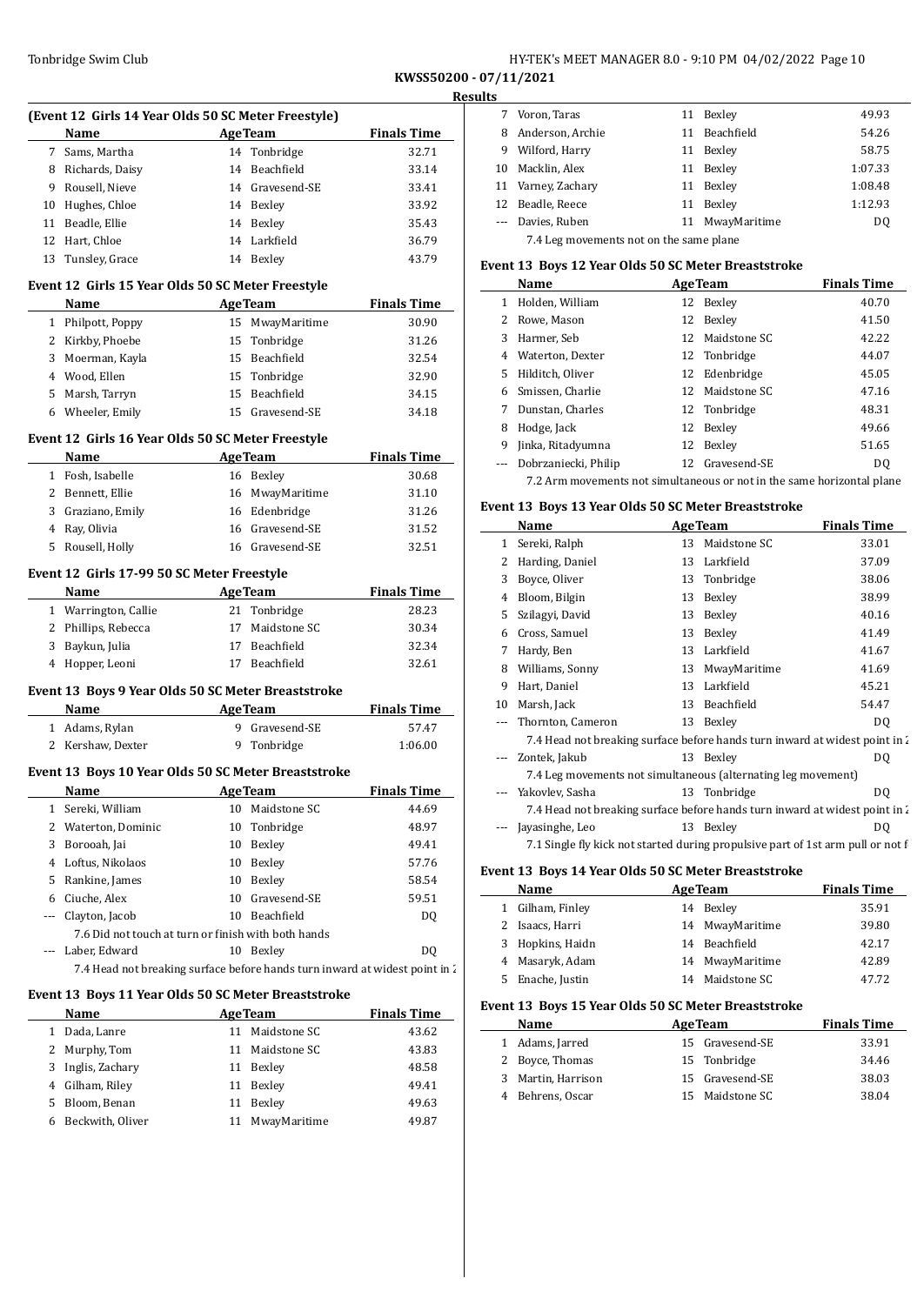| HY-TEK's MEET MANAGER 8.0 - 9:10 PM 04/02/2022 Page 11 |
|--------------------------------------------------------|
|                                                        |

**Event 15 Boys 15 Year Olds 200 SC Meter Backstroke**

**KWSS50200 - 07/11/2021 Results**

| Event 13 Boys 16 Year Olds 50 SC Meter Breaststroke | Name                                                       |       |    | <b>Example 2 Age Team</b>   |       | <b>Finals Time</b> |
|-----------------------------------------------------|------------------------------------------------------------|-------|----|-----------------------------|-------|--------------------|
|                                                     | 1 Traube, Dominic                                          |       |    | 16 Larkfield                |       | 32.83              |
|                                                     | 2 Tovey, Nathan                                            |       |    | 16 Gravesend-SE             |       | 45.41              |
|                                                     | Event 14 Girls 12 Year Olds 200 SC Meter Butterfly         |       |    |                             |       |                    |
|                                                     | Name                                                       |       |    | <b>Example 2.1 Age Team</b> |       | <b>Finals Time</b> |
|                                                     | 1 Smith, Amalie                                            |       |    | 12 Tonbridge                |       | 2:40.74            |
|                                                     | 34.24                                                      |       |    |                             | 42.64 |                    |
|                                                     | 2 Muszalska, Nicola                                        |       |    | 12 Gravesend-SE             |       | 3:21.84            |
|                                                     |                                                            |       |    |                             |       |                    |
|                                                     | 40.38                                                      | 53.12 |    | 55.35                       | 52.99 |                    |
|                                                     | --- Arundell, Isabella                                     |       |    | 12 Maidstone SC             |       | DQ                 |
|                                                     | 8.3 Alternating movement of legs or feet<br>33.21          | 41.12 |    | 45.37                       |       |                    |
|                                                     |                                                            |       |    |                             |       |                    |
|                                                     | Event 14 Girls 15 Year Olds 200 SC Meter Butterfly<br>Name |       |    | <b>Example 2</b> AgeTeam    |       | <b>Finals Time</b> |
|                                                     | 1 Moerman, Kayla                                           |       |    | 15 Beachfield               |       | 2:37.65            |
|                                                     | 35.05                                                      | 40.21 |    | 41.48                       | 40.91 |                    |
|                                                     | 2 Wootton, Megan                                           |       |    | 15 Bexley                   |       | 2:49.95            |
|                                                     |                                                            |       |    | 44.78                       |       |                    |
|                                                     | 35.72                                                      | 41.10 |    |                             | 48.35 |                    |
|                                                     | Event 14 Girls 17-99 200 SC Meter Butterfly                |       |    |                             |       |                    |
|                                                     | Name AgeTeam Finals Time                                   |       |    |                             |       |                    |
|                                                     | 1 Phillips, Rebecca                                        |       |    | 17 Maidstone SC             |       | 2:49.76            |
|                                                     | 35.35                                                      |       |    |                             | 46.68 |                    |
|                                                     | Event 15 Boys 10 Year Olds 200 SC Meter Backstroke         |       |    |                             |       |                    |
|                                                     | Name AgeTeam                                               |       |    |                             |       | <b>Finals Time</b> |
|                                                     |                                                            |       |    |                             |       | 3:14.42            |
|                                                     | 1 Borooah, Jai                                             |       |    | 10 Bexley                   |       |                    |
|                                                     | 44.58                                                      | 49.23 |    | 49.94                       | 50.67 |                    |
|                                                     |                                                            |       |    |                             |       |                    |
|                                                     | Event 15 Boys 11 Year Olds 200 SC Meter Backstroke         |       |    |                             |       |                    |
|                                                     | Name                                                       |       |    | <u>AgeTeam</u>              |       | <b>Finals Time</b> |
|                                                     | 1 Lloyd, Benjamin                                          |       |    | 11 Maidstone SC             |       | 3:07.16            |
|                                                     | Event 15 Boys 12 Year Olds 200 SC Meter Backstroke         |       |    |                             |       |                    |
|                                                     | Name                                                       |       |    | <b>AgeTeam</b>              |       | <b>Finals Time</b> |
|                                                     | 1 Harmer, Seb                                              |       |    | 12 Maidstone SC             |       | 2:48.11            |
|                                                     | 2 Gomer, Alfie                                             |       |    | 12 Maidstone SC             |       | 2:55.56            |
|                                                     | 40.27                                                      | 46.27 |    | 46.44                       | 42.58 |                    |
|                                                     | 3 Wynn, Connor                                             |       |    | 12 Edenbridge               |       | 3:03.30            |
|                                                     | 44.17                                                      | 46.64 |    | 47.99                       | 44.50 |                    |
|                                                     |                                                            |       |    |                             |       |                    |
|                                                     | Event 15 Boys 13 Year Olds 200 SC Meter Backstroke<br>Name |       |    | <b>AgeTeam</b>              |       | <b>Finals Time</b> |
|                                                     | 1 Richards, Marcus                                         |       | 13 | Maidstone SC                |       | 2:24.62            |
|                                                     | 2 Harding, Daniel                                          |       |    | 13 Larkfield                |       | 2:35.45            |
|                                                     | 36.51                                                      | 39.64 |    | 41.10                       | 38.20 |                    |
| 3                                                   |                                                            |       |    |                             |       | 2:41.08            |
|                                                     | Thornton, Cameron                                          |       |    | 13 Bexley                   |       |                    |
|                                                     | 37.74                                                      | 41.06 |    | 42.70                       | 39.58 |                    |
|                                                     | 4 Cross, Samuel                                            |       |    | 13 Bexley                   |       | 2:43.44            |
|                                                     | 5 Yakovlev, Sasha                                          |       |    | 13 Tonbridge                |       | 3:13.20            |
|                                                     | 43.83                                                      | 48.87 |    | 50.42                       | 50.08 |                    |
|                                                     | 6 Zontek, Jakub                                            |       |    | 13 Bexley                   |       | 3:20.31            |
|                                                     | Event 15 Boys 14 Year Olds 200 SC Meter Backstroke         |       |    |                             |       |                    |
|                                                     | Name                                                       |       |    | <b>AgeTeam</b>              |       | <b>Finals Time</b> |
| $\mathbf{1}$                                        | Cosgrave, Ruari                                            |       |    | 14 MwayMaritime             |       | 2:37.90            |

|                | <b>Name</b>                                          |       |    | <b>AgeTeam</b>  |       | <b>Finals Time</b>                                                              |
|----------------|------------------------------------------------------|-------|----|-----------------|-------|---------------------------------------------------------------------------------|
|                | 1 Behrens, Oscar                                     |       |    | 15 Maidstone SC |       | 2:33.97                                                                         |
|                | 34.96                                                | 38.72 |    | 40.58           | 39.71 |                                                                                 |
|                | Event 15 Boys 16 Year Olds 200 SC Meter Backstroke   |       |    |                 |       |                                                                                 |
|                | Name                                                 |       |    | <b>AgeTeam</b>  |       | <b>Finals Time</b>                                                              |
|                | 1 Tovey, Nathan                                      |       |    | 16 Gravesend-SE |       | 3:00.46                                                                         |
|                | 42.36                                                | 46.17 |    | 47.45           | 44.48 |                                                                                 |
|                | Event 16 Girls 9 Year Olds 50 SC Meter Breaststroke  |       |    |                 |       |                                                                                 |
|                | Name                                                 |       |    | <b>AgeTeam</b>  |       | <b>Finals Time</b>                                                              |
|                | 1 Knorton, Grace                                     |       |    | 9 Bexley        |       | 52.80                                                                           |
|                | 2 Soares, Rosie                                      |       |    | 9 MwayMaritime  |       | 54.71                                                                           |
| 3              | Moerman, Sharay                                      |       |    | 9 Beachfield    |       | 57.25                                                                           |
|                | 4 Owen, Isla                                         |       | 9  | Tonbridge       |       | 58.74                                                                           |
| $\overline{a}$ | Green, Edie                                          |       | 9  | Beachfield      |       | D <sub>0</sub>                                                                  |
|                |                                                      |       |    |                 |       | 7.2 Arm movements not simultaneous or not in the same horizontal plane          |
|                | Jeffries, Nancy                                      |       |    | 9 Bexley        |       | DO.                                                                             |
|                |                                                      |       |    |                 |       | 7.1 Single fly kick not started during propulsive part of 1st arm pull or not f |
|                | Event 16 Girls 10 Year Olds 50 SC Meter Breaststroke |       |    |                 |       |                                                                                 |
|                | Name                                                 |       |    | <b>AgeTeam</b>  |       | <b>Finals Time</b>                                                              |
|                | 1 Evans, Jessica                                     |       | 10 | Tonbridge       |       | 45.10                                                                           |
| 2              | Truong, Rosa                                         |       |    | 10 Maidstone SC |       | 49.90                                                                           |
| 3              | Long, Jessica                                        |       |    | 10 Bexley       |       | 50.22                                                                           |
| 4              | Fisher, Amelia                                       |       |    | 10 Tonbridge    |       | 52.62                                                                           |
| 5              | Ramsay, Ella                                         |       | 10 | Maidstone SC    |       | 52.79                                                                           |
| 6              | Holland, Grace                                       |       |    | 10 Bexley       |       | 54.66                                                                           |
| 7              | Hopper, Dottie                                       |       |    | 10 Beachfield   |       | 55.44                                                                           |
| 8              | Hynes, Penelope                                      |       |    | 10 Bexley       |       | 55.68                                                                           |
| 9              | Marsh, Lauren                                        |       |    | 10 Beachfield   |       | 1:07.52                                                                         |
|                | Green, Amelie                                        |       | 10 | Tonbridge       |       | D <sub>0</sub>                                                                  |
|                |                                                      |       |    |                 |       | 7.1 Single fly kick not started during propulsive part of 1st arm pull or not f |
| $- - -$        | Yedupati, Ishitha                                    |       |    | 10 Tonbridge    |       | DO.                                                                             |
|                |                                                      |       |    |                 |       | 7.4 Head not breaking surface before hands turn inward at widest noint in 2     |

7.4 Head not breaking surface before hands turn inward at widest point in  $\zeta$ --- Cross, Emilia 10 Bexley DQ 7.4 Leg movements not on the same plane --- Jeffries, Elsie 10 Bexley DQ 7.2 Arm movements not simultaneous or not in the same horizontal plane --- Newbury, Chloe 10 Beachfield DQ

7.4 Leg movements not simultaneous (alternating leg movement)

### **Event 16 Girls 11 Year Olds 50 SC Meter Breaststroke**

|    | Name                 |    | <b>AgeTeam</b>    | <b>Finals Time</b> |
|----|----------------------|----|-------------------|--------------------|
| 1  | Pauling, Verena      | 11 | Tonbridge         | 40.90              |
| 2  | Narkevic, Emilia     | 11 | Maidstone SC      | 41.53              |
| 3  | Warner, Martha       | 11 | Bromley           | 43.26              |
| 4  | Xie, Katie           | 11 | Bexley            | 44.53              |
| 5  | Whiffin, Emma        | 11 | Bexley            | 46.02              |
| 6  | Doyle, Erin          | 11 | Tonbridge         | 48.00              |
| 7  | Rawstorne, Martha    | 11 | Maidstone SC      | 48.45              |
| 8  | Duncan, Ellen        | 11 | Bexley            | 48.52              |
| 9  | Hildebrandt, Sophia  | 11 | Tonbridge         | 51.18              |
| 10 | Smith, Isla          | 11 | Bexley            | 52.39              |
| 11 | Pollard-Toomer, Faye | 11 | <b>Beachfield</b> | 54.16              |
| 12 | Cox, Willow          | 11 | Tonbridge         | 55.18              |
| 13 | Cassley, Molly       | 11 | Maidstone SC      | 56.19              |
| 14 | Cook, Lily-Emma      | 11 | Tonbridge         | 56.31              |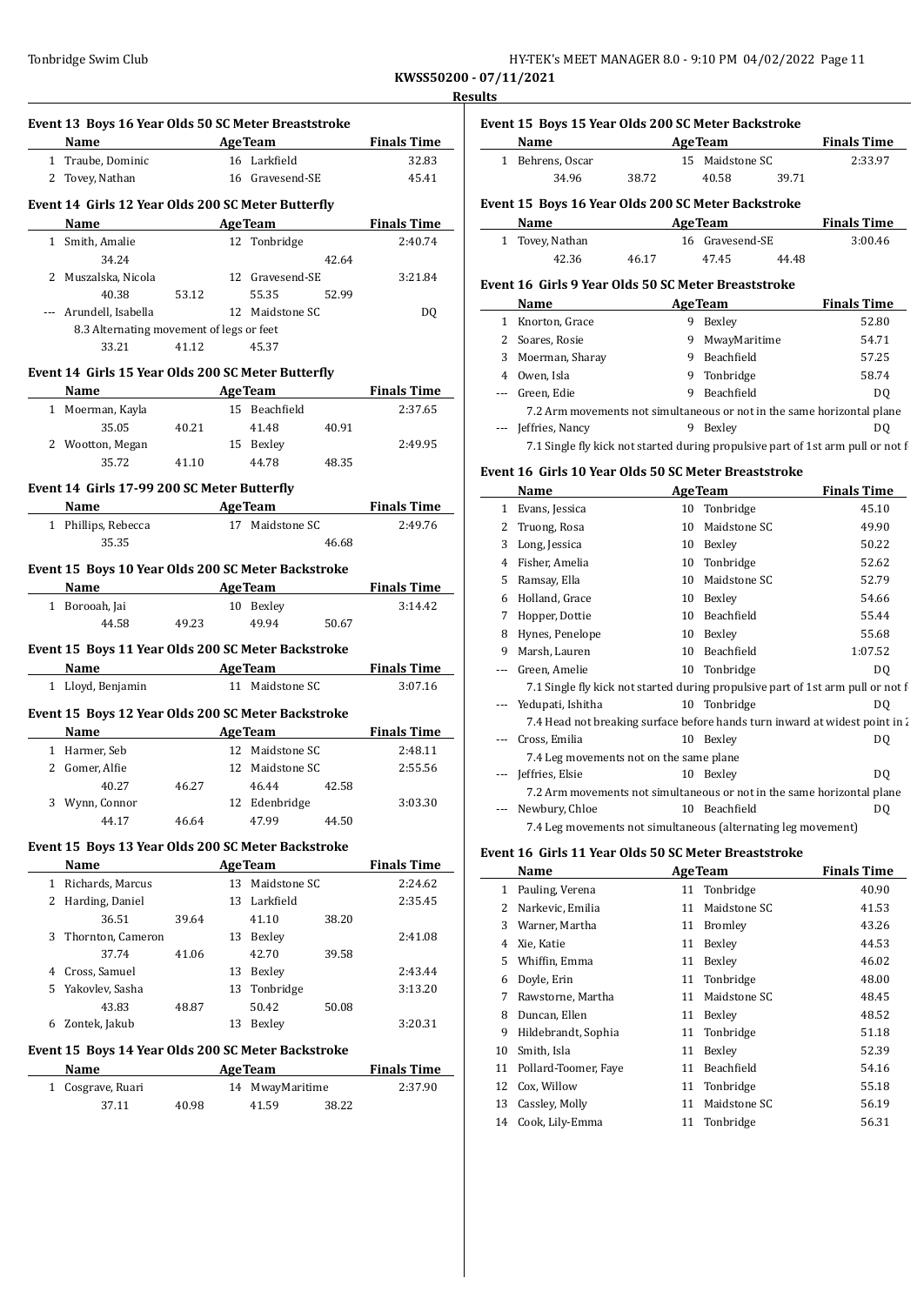**Event 16 Girls 15 Year Olds 50 SC Meter Breaststroke**

**KWSS50200 - 07/11/2021 Results**

 $\overline{\phantom{a}}$ 

 $\equiv$ 

### **(Event 16 Girls 11 Year Olds 50 SC Meter Breaststroke)**

|  | Name                                                                        |  | <b>AgeTeam</b>  | <b>Finals Time</b> | Event 16        |  |
|--|-----------------------------------------------------------------------------|--|-----------------|--------------------|-----------------|--|
|  | 15 Bucksey, Lily                                                            |  | 11 Bexley       | 56.81              | Na              |  |
|  | 16 LI, Sharon                                                               |  | 11 Tonbridge    | 57.73              | Cor<br>1        |  |
|  | 17 Hodsdon, Grace                                                           |  | 11 Bexley       | 1:04.80            | $2$ Mo<br>3 Shi |  |
|  | --- Wheeler, Amelia                                                         |  | 11 Gravesend-SE | DO.                | Ma<br>4         |  |
|  | 7.4 Head not breaking surface before hands turn inward at widest point in 2 |  |                 |                    |                 |  |
|  | --- Dampier, Amelia                                                         |  | 11 Bexley       | DO.                | Event 16        |  |
|  | 7.4 Head not breaking surface before hands turn inward at widest point in 2 |  |                 |                    | Na              |  |
|  | --- Hodsdon, Rebekah                                                        |  | 11 Bexley       | DO.                | Gra             |  |
|  | 7.6 Did not touch at turn or finish with both hands                         |  |                 |                    | Ray<br>2        |  |

#### **Event 16 Girls 12 Year Olds 50 SC Meter Breaststroke**

|              | Name                |    | <b>AgeTeam</b> | <b>Finals Time</b> |
|--------------|---------------------|----|----------------|--------------------|
| $\mathbf{1}$ | Smith, Amalie       | 12 | Tonbridge      | 37.95              |
| 2            | Ramsay, Calli       | 12 | Maidstone SC   | 39.09              |
| 3            | Bonner, Tabitha     | 12 | Larkfield      | 39.59              |
| 4            | Gillivan, Evelyn    | 12 | Maidstone SC   | 42.40              |
| 5            | Clouston, Breanne   | 12 | Tonbridge      | 42.97              |
| 6            | Bhatti, Pyari       | 12 | Gravesend-SE   | 43.39              |
| 7            | Sherry, Lily        | 12 | Bexley         | 43.53              |
| 8            | Parton, Elodie      | 12 | Tonbridge      | 43.70              |
| 9            | Muszalska, Nicola   | 12 | Gravesend-SE   | 44.07              |
| 10           | Ademefun, Derin     | 12 | Maidstone SC   | 44.36              |
| 11           | Majewska, Eryka     | 12 | Maidstone SC   | 45.33              |
| 12           | Knox, Yumi          | 12 | Tonbridge      | 45.46              |
| 13           | Dunster, Lily       | 12 | Edenbridge     | 46.16              |
| 14           | Martin, Paige       | 12 | Gravesend-SE   | 46.66              |
| 15           | Ward, Sophie        | 12 | Bexley         | 47.13              |
| 16           | Baykun, Veronica    | 12 | Beachfield     | 47.53              |
| 17           | Piszczek, Helena    | 12 | Maidstone SC   | 48.91              |
| 18           | Thompson, Stella    | 12 | Gravesend-SE   | 49.01              |
| 19           | Rankine, Ava        | 12 | Bexley         | 51.30              |
| 20           | Richardson, Issy    | 12 | Tonbridge      | 52.07              |
| 21           | Lindstrom, Beau     | 12 | Bexley         | 54.68              |
| 22           | Booker-Edey, Caelin | 12 | Bexley         | 55.86              |
| 23           | Jenkins, Carmen     | 12 | Maidstone SC   | 56.64              |
| 24           | Galsworthy, Olivia  | 12 | Bexley         | 57.41              |

#### **Event 16 Girls 13 Year Olds 50 SC Meter Breaststroke**

|    | Name               |    | <b>AgeTeam</b> | <b>Finals Time</b> |
|----|--------------------|----|----------------|--------------------|
| 1  | Rogers, Ellie      |    | 13 Tonbridge   | 36.84              |
| 2  | Kienlen, Willow    |    | 13 Tonbridge   | 39.72              |
| 3  | Fosh, Jess         | 13 | Bexley         | 40.39              |
| 4  | James, Amelia      | 13 | Maidstone SC   | 40.78              |
| 5. | Denney, Polly      | 13 | Bexley         | 43.18              |
| 6  | Borooah, Rea       | 13 | Bexley         | 44.92              |
| 7  | Udupa, Spoorthi    | 13 | Maidstone SC   | 45.12              |
| 8  | Feachem, Gabriella |    | 13 Tonbridge   | 46.49              |
| 9  | Wilford, Mia       | 13 | Bexley         | 53.57              |

### **Event 16 Girls 14 Year Olds 50 SC Meter Breaststroke**

| Name              | <b>AgeTeam</b> | <b>Finals Time</b> |
|-------------------|----------------|--------------------|
| 1 Harris, Faith   | 14 Beachfield  | 40.04              |
| 2 Richards, Daisy | 14 Beachfield  | 42.02              |
| 3 Hart, Chloe     | 14 Larkfield   | 43.99              |

|                                                       | Name            |    | <b>AgeTeam</b>    | <b>Finals Time</b> |  |  |
|-------------------------------------------------------|-----------------|----|-------------------|--------------------|--|--|
| 1.                                                    | Conner, Amy     | 15 | Maidstone SC      | 38.42              |  |  |
| 2                                                     | Moerman, Kayla  | 15 | <b>Beachfield</b> | 39.37              |  |  |
| 3                                                     | Shibli, Hannah  |    | 15 Larkfield      | 41.56              |  |  |
| 4                                                     | Marsh, Tarryn   | 15 | Beachfield        | 47.45              |  |  |
| Event 16  Girls 16 Year Olds 50 SC Meter Breaststroke |                 |    |                   |                    |  |  |
|                                                       | Name            |    | <b>AgeTeam</b>    | <b>Finals Time</b> |  |  |
| 1                                                     | Graziano, Emily |    | 16 Edenbridge     | 37.20              |  |  |
| 2                                                     | Ray, Olivia     | 16 | Gravesend-SE      | 38.49              |  |  |
| Event 16  Girls 17-99 50 SC Meter Breaststroke        |                 |    |                   |                    |  |  |
|                                                       | Name            |    | <b>AgeTeam</b>    | <b>Finals Time</b> |  |  |
| 1                                                     | Clouston, Megan |    | 18 Tonbridge      | 42.74              |  |  |
| 2                                                     | Baykun, Julia   | 17 | <b>Beachfield</b> | 43.49              |  |  |

#### **Event 17 Boys 9 Year Olds 50 SC Meter Butterfly**

| Name                             | <b>AgeTeam</b> | <b>Finals Time</b> |
|----------------------------------|----------------|--------------------|
| 1 Adams, Rylan                   | 9 Gravesend-SE | 1:03.58            |
| --- Kershaw, Dexter              | 9 Tonbridge    | DO.                |
| 4.4 Start before starting signal |                |                    |

### **Event 17 Boys 10 Year Olds 50 SC Meter Butterfly**

|   | Name                                                                   |    | <b>AgeTeam</b>  | <b>Finals Time</b> |  |  |
|---|------------------------------------------------------------------------|----|-----------------|--------------------|--|--|
| 1 | Sereki, William                                                        |    | 10 Maidstone SC | 34.73              |  |  |
|   | 2 Rankine, James                                                       | 10 | Bexley          | 54.57              |  |  |
| 3 | Loftus, Nikolaos                                                       | 10 | Bexley          | 56.68              |  |  |
|   | --- Ciuche, Alex                                                       |    | 10 Gravesend-SE | DO.                |  |  |
|   | 8.2 Arms not brought forward simultaneously                            |    |                 |                    |  |  |
|   | --- Laber, Edward                                                      | 10 | Bexley          | DO.                |  |  |
|   | 8.2 Arms not brought backward under the water simultaneously throughou |    |                 |                    |  |  |

### **Event 17 Boys 11 Year Olds 50 SC Meter Butterfly**

|    | <b>Name</b>                                                            |    | <b>AgeTeam</b>  | <b>Finals Time</b> |  |  |  |
|----|------------------------------------------------------------------------|----|-----------------|--------------------|--|--|--|
| 1  | Dada, Lanre                                                            |    | 11 Maidstone SC | 34.26              |  |  |  |
|    | Beckwith, Oliver                                                       |    | 11 MwayMaritime | 35.10              |  |  |  |
| 3  | Gilham, Riley                                                          |    | 11 Bexley       | 39.46              |  |  |  |
| 4  | Inglis, Zachary                                                        |    | 11 Bexley       | 39.61              |  |  |  |
| 5  | Murphy, Tom                                                            |    | 11 Maidstone SC | 40.78              |  |  |  |
| 6  | Bloom, Benan                                                           |    | 11 Bexley       | 40.86              |  |  |  |
| 7  | Wilford, Harry                                                         |    | 11 Bexley       | 48.89              |  |  |  |
| 8  | Voron, Taras                                                           |    | 11 Bexley       | 54.23              |  |  |  |
| 9  | Varney, Zachary                                                        |    | 11 Bexley       | 1:05.04            |  |  |  |
| 10 | Beadle, Reece                                                          |    | 11 Bexley       | 1:05.18            |  |  |  |
|    | Anderson, Archie                                                       | 11 | Beachfield      | D <sub>0</sub>     |  |  |  |
|    | 8.2 Arms not brought backward under the water simultaneously throughou |    |                 |                    |  |  |  |
|    | Macklin, Alex                                                          |    | 11 Bexley       | DQ                 |  |  |  |
|    | 8.2 Arms not brought backward under the water simultaneously throughou |    |                 |                    |  |  |  |

#### **Event 17 Boys 12 Year Olds 50 SC Meter Butterfly**

|   | Name                   | <b>AgeTeam</b>  | <b>Finals Time</b> |
|---|------------------------|-----------------|--------------------|
|   | 1 Olalekan, Amir       | 12 Tonbridge    | 33.54              |
|   | 2 Holden, William      | 12 Bexley       | 36.10              |
|   | 3 Gomer, Alfie         | 12 Maidstone SC | 36.67              |
|   | 4 Rowe, Mason          | 12 Bexley       | 36.89              |
|   | 5 Dobrzaniecki, Philip | 12 Gravesend-SE | 40.91              |
| 6 | Dunstan, Charles       | 12 Tonbridge    | 42.12              |
|   | Wynn, Connor           | 12 Edenbridge   | 42.31              |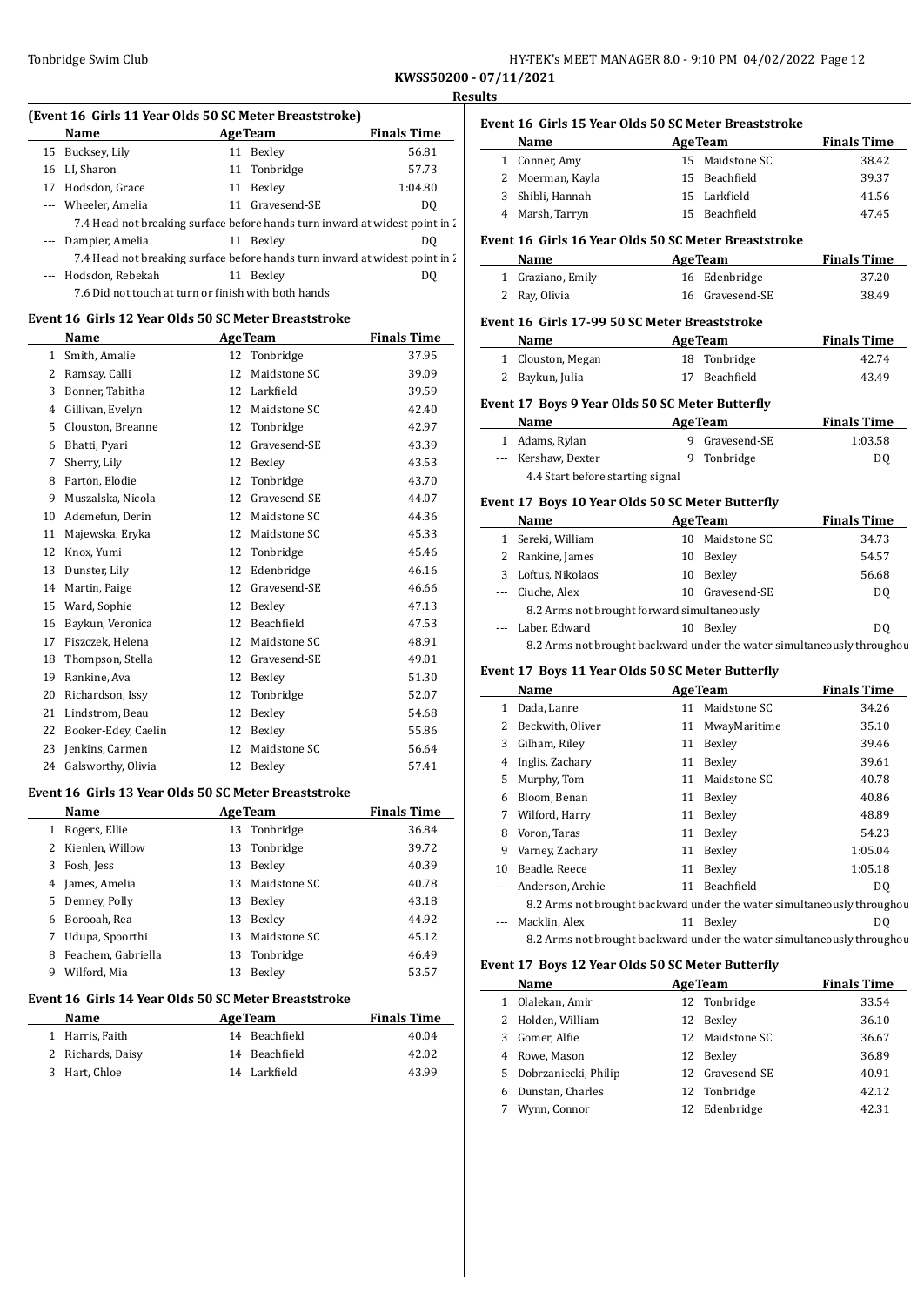| Tonbridge Swim Club | HY-TEK's MEET MANAGER 8.0 - 9:10 PM 04/02/2022 Page 13 |
|---------------------|--------------------------------------------------------|
|---------------------|--------------------------------------------------------|

**KWSS50200 - 07/11/2021 Results**

|              | (Event 17 Boys 12 Year Olds 50 SC Meter Butterfly) |         |                |                                    |       |                             |
|--------------|----------------------------------------------------|---------|----------------|------------------------------------|-------|-----------------------------|
|              | Name                                               | AgeTeam |                |                                    |       | <b>Finals Time</b>          |
|              | 8 Jinka, Ritadyumna                                |         |                | 12 Bexley                          |       | 46.87                       |
|              | 9 Hodge, Jack                                      |         | 12             | Bexley                             |       | 51.97                       |
|              | Event 17 Boys 13 Year Olds 50 SC Meter Butterfly   |         |                |                                    |       |                             |
|              | Name                                               |         | <b>AgeTeam</b> |                                    |       | <b>Finals Time</b>          |
|              | 1 Sereki, Ralph                                    |         |                | 13 Maidstone SC                    |       | 27.16                       |
|              | 2 Richards, Marcus                                 |         | 13             | Maidstone SC                       |       | 30.75                       |
|              | 3 Li, Xian Ming                                    |         |                | 13 Tonbridge                       |       | 31.51                       |
|              | 4 Williams, Sonny                                  |         |                | 13 MwayMaritime                    |       | 34.04                       |
|              | 5 Hardy, Ben                                       |         |                | 13 Larkfield                       |       | 34.25                       |
|              | 6 Szilagyi, David                                  |         |                | 13 Bexley                          |       | 36.35                       |
| 7            | Bloom, Bilgin                                      |         |                | 13 Bexley                          |       | 38.28                       |
| 8            | Jayasinghe, Leo                                    |         |                | 13 Bexley                          |       | 38.57                       |
| 9            | Thornton, Cameron                                  |         |                | 13 Bexley                          |       | 39.72                       |
|              | 10 Yakovlev, Sasha                                 |         |                | 13 Tonbridge                       |       | 44.05                       |
|              | --- Newbury, Ethan                                 |         |                | 13 Beachfield                      |       | DQ                          |
|              | 8.2 Arms not brought forward over the water        |         |                |                                    |       |                             |
|              |                                                    |         |                |                                    |       |                             |
|              | Event 17 Boys 14 Year Olds 50 SC Meter Butterfly   |         |                |                                    |       |                             |
|              | Name                                               |         |                | <b>AgeTeam</b>                     |       | <b>Finals Time</b><br>30.68 |
|              | 1 Gilham, Finley<br>2 Isaacs, Harri                |         |                | 14 Bexley<br>14 MwayMaritime       |       | 31.44                       |
|              | 3 Brown, Jack                                      |         |                | 14 Larkfield                       |       | 33.79                       |
|              |                                                    |         |                |                                    |       |                             |
|              | 4 Poynter, Toby<br>5 Villanueva, Angel             |         |                | 14 MwayMaritime<br>14 Maidstone SC |       | 34.93<br>35.20              |
|              | 6 Masaryk, Adam                                    |         |                | 14 MwayMaritime                    |       |                             |
| 7            | Hopkins, Haidn                                     |         |                | 14 Beachfield                      |       | 35.81<br>37.55              |
|              |                                                    |         |                |                                    |       |                             |
|              | Event 17 Boys 15 Year Olds 50 SC Meter Butterfly   |         |                |                                    |       |                             |
|              | Name                                               |         |                | <b>AgeTeam</b>                     |       | <b>Finals Time</b>          |
|              | 1 Adams, Jarred                                    |         |                | 15 Gravesend-SE                    |       | 28.47                       |
|              | 2 Martin, Harrison                                 |         |                | 15 Gravesend-SE<br>15 Maidstone SC |       | 30.48                       |
|              | 3 Behrens, Oscar                                   |         |                |                                    |       | 30.62                       |
|              | Event 17 Boys 16 Year Olds 50 SC Meter Butterfly   |         |                |                                    |       |                             |
|              | Name                                               |         |                | <b>AgeTeam</b>                     |       | <b>Finals Time</b>          |
| $\mathbf{1}$ | Traube, Dominic                                    |         |                | 16 Larkfield                       |       | 28.42                       |
|              | 2 Hicks, Thomas                                    |         |                | 16 Maidstone SC                    |       | 30.47                       |
|              | 3 Nikolov, Dominik                                 |         |                | 16 Maidstone SC                    |       | 36.21                       |
|              | Event 17 Boys 17-99 50 SC Meter Butterfly          |         |                |                                    |       |                             |
|              | Name                                               |         |                | <b>AgeTeam</b>                     |       | <b>Finals Time</b>          |
|              | 1 Solly, Joshua                                    |         |                | 17 Bexley                          |       | 27.08                       |
|              | Event 18 Girls 10 Year Olds 200 SC Meter IM        |         |                |                                    |       |                             |
|              | Name                                               |         |                | <b>AgeTeam</b>                     |       | <b>Finals Time</b>          |
|              | 1 Long, Jessica                                    |         |                | 10 Bexley                          |       | 3:06.64                     |
|              | 39.81                                              |         |                |                                    | 39.86 |                             |
|              |                                                    |         |                |                                    |       |                             |
|              | Event 18 Girls 11 Year Olds 200 SC Meter IM        |         |                |                                    |       |                             |
|              | Name                                               |         |                | <b>AgeTeam</b>                     |       | <b>Finals Time</b>          |
|              | 1 Fosh, Abi                                        |         |                | 11 Bexley                          |       | 2:45.07                     |
|              | 34.61                                              | 41.10   |                | 52.38                              | 36.98 |                             |
|              | 2 Narkevic, Emilia                                 |         |                | 11 Maidstone SC                    |       | 2:53.32                     |
|              | 39.19                                              | 43.78   |                | 51.51                              | 38.84 |                             |
|              | 3 Warner, Martha                                   |         |                | 11 Bromley                         |       | 2:53.89                     |
|              | 36.11                                              | 46.30   |                | 52.65                              | 38.83 |                             |

| 4  | Pauling, Verena |       | 11 Tonbridge       | 2:58.36 |
|----|-----------------|-------|--------------------|---------|
|    | 36.37           | 46.93 | 52.71<br>42.35     |         |
| 5. | Warden, Sophie  |       | Maidstone SC<br>11 | 3:14.12 |
|    | 43.42           | 48.77 | 58.55<br>43.38     |         |
| 6  | Bailey, Hannah  |       | Gravesend-SE<br>11 | 3:17.90 |
|    | 46.50           | 47.48 | 1:01.10<br>42.82   |         |
|    | Doyle, Erin     |       | 11 Tonbridge       | 3:23.45 |
|    | 48.48           | 51.77 | 58.69<br>44.51     |         |
| 8  | Panting, Sadie  |       | Tonbridge<br>11    | 3:39.94 |
|    | 44.70           | 55.73 | 1:07.77<br>51.74   |         |

### **Event 18 Girls 12 Year Olds 200 SC Meter IM**

|   | Name                     |         | <b>AgeTeam</b>  |       | <b>Finals Time</b>                                                           |
|---|--------------------------|---------|-----------------|-------|------------------------------------------------------------------------------|
|   | 1 Arundell, Isabella     |         | 12 Maidstone SC |       | 2:43.86                                                                      |
|   | 33.63                    | 41.95   | 50.84           | 37.44 |                                                                              |
|   | 2 Christopherson, Sienna |         | 12 Edenbridge   |       | 2:54.33                                                                      |
|   | 37.67                    | 46.07   | 53.30           | 37.29 |                                                                              |
|   | 3 Majewska, Eryka        |         | 12 Maidstone SC |       | 2:55.21                                                                      |
|   | 37.37                    | 45.85   | 55.40           | 36.59 |                                                                              |
|   | 4 Notley, Maddison       |         | 12 MwayMaritime |       | 2:55.83                                                                      |
|   | 37.88                    | 43.82   | 54.90           | 39.23 |                                                                              |
|   | 5 Dunster, Lily          |         | 12 Edenbridge   |       | 3:04.59                                                                      |
|   | 41.30                    | 2:23.29 |                 |       |                                                                              |
|   | 6 Ademefun, Derin        |         | 12 Maidstone SC |       | 3:06.83                                                                      |
|   | 38.60                    | 47.53   | 56.35           | 44.35 |                                                                              |
| 7 | Martin, Paige            |         | 12 Gravesend-SE |       | 3:11.00                                                                      |
|   | 44.67                    | 51.34   | 53.99           | 41.00 |                                                                              |
|   | 8 Thompson, Stella       |         | 12 Gravesend-SE |       | 3:30.67                                                                      |
|   | 52.23                    | 52.18   | 59.35           | 46.91 |                                                                              |
| 9 | Balzan, Emily            |         | 12 Gravesend-SE |       | 3:31.07                                                                      |
|   | 52.92                    | 49.18   | 1:04.79         | 44.18 |                                                                              |
|   | 10 Piszczek, Helena      |         | 12 Maidstone SC |       | 3:34.82                                                                      |
|   |                          |         | 1:48.65         |       |                                                                              |
|   | Ramsay, Calli            |         | 12 Maidstone SC |       | D <sub>0</sub>                                                               |
|   |                          |         |                 |       | 6.4 More than one single or double simultaneous arm pull used to initiate tu |
|   | 35.14                    | 42.87   | 49.83           |       |                                                                              |
|   |                          |         |                 |       |                                                                              |

### **Event 18 Girls 13 Year Olds 200 SC Meter IM**

|              | Name               |       |    | <b>AgeTeam</b> |       | <b>Finals Time</b> |
|--------------|--------------------|-------|----|----------------|-------|--------------------|
| 1            | Borooah, Rea       |       | 13 | Bexley         |       | 2:55.80            |
|              | 37.24              | 47.16 |    | 53.24          | 38.16 |                    |
| $\mathbf{Z}$ | Denney, Polly      |       | 13 | Bexley         |       | 2:59.04            |
|              | 42.44              | 43.98 |    | 52.42          | 40.20 |                    |
| 3            | Fraser, Emily      |       | 13 | Maidstone SC   |       | 3:08.47            |
|              | 39.96              | 49.89 |    | 57.25          | 41.37 |                    |
| 4            | Udupa, Spoorthi    |       | 13 | Maidstone SC   |       | 3:09.64            |
|              | 43.62              | 49.78 |    | 53.80          | 42.44 |                    |
| 5            | Feachem, Gabriella |       | 13 | Tonbridge      |       | 3:19.68            |
|              | 42.77              | 49.91 |    | 1:00.57        | 46.43 |                    |

### **Event 18 Girls 14 Year Olds 200 SC Meter IM**

| <b>Name</b>    |                                     |    |        |                | <b>Finals Time</b>                 |
|----------------|-------------------------------------|----|--------|----------------|------------------------------------|
| Murphy, Hannah |                                     |    |        |                | 2:31.21                            |
| 31.49          | 37.77                               |    | 46.71  | 35.24          |                                    |
|                |                                     |    |        |                | 2:33.09                            |
| 32.40          | 37.03                               |    | 48.16  | 35.50          |                                    |
|                |                                     | 14 | Bexley |                | 2:45.53                            |
| 34.46          | 43.64                               |    | 50.07  | 37.36          |                                    |
|                | 2 Arundell, Kahlen<br>Tarling, Cora |    |        | <b>AgeTeam</b> | 14 Maidstone SC<br>14 Maidstone SC |